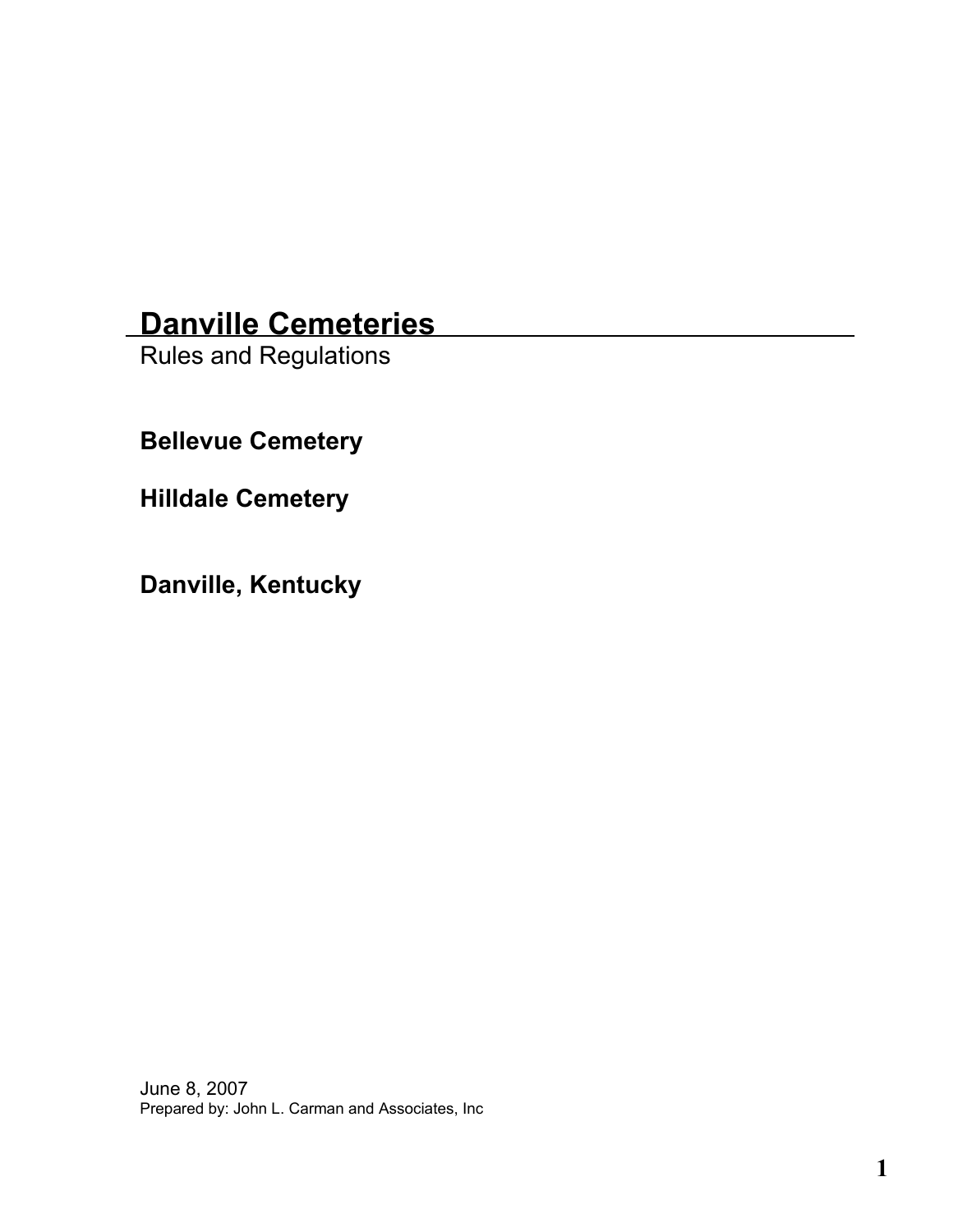### **Table of Contents**

## **Danville Cemeteries: Rules and Regulations**

| <b>Section and Title</b>           | Page           |
|------------------------------------|----------------|
| Section 1: General                 | 3              |
| Section 2: Burials                 | $\overline{7}$ |
| Section 3: Interment               | 8              |
| Section 4: Cremains                | 10             |
| Section 5: Plantings               | 11             |
| Section 6: Monuments               | 14             |
| Section 7: Funeral Services        | 16             |
| Section 8: Superintendent          | 17             |
| Section 9: Endowment Care          | 18             |
| Section 10: Public Use of Cemetery | 19             |
| Section 11: Mausoleums             | 20             |
| Section 12: Veteran's Section      | 21             |
| Section 13: Cemetery Foundation    | 22             |
| Section 14: Cemetery Procedures    | 23             |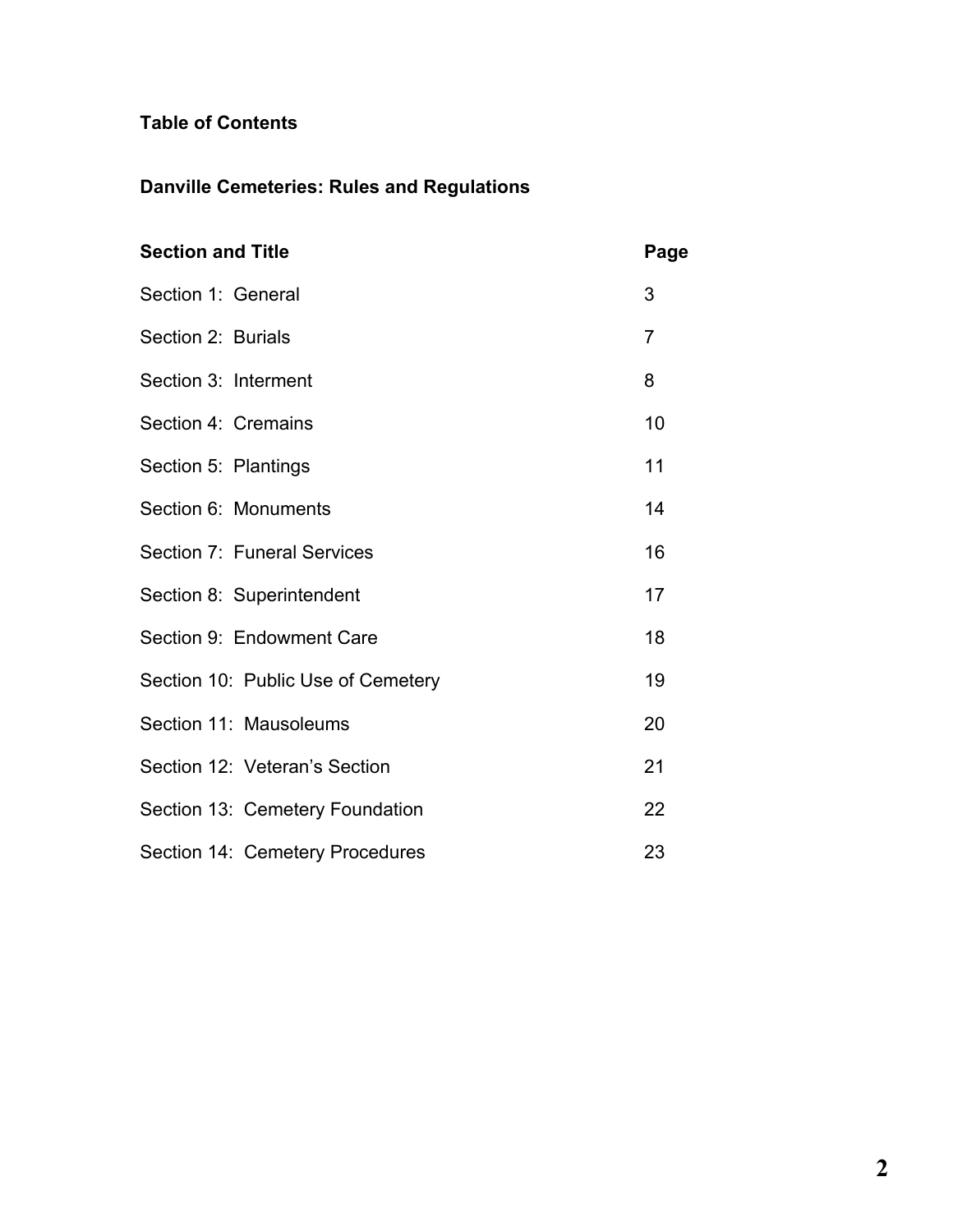#### **Section 1: General**

These Rules and Regulations shall apply to both the Bellevue Cemetery and the Hilldale Cemetery, both owned and operated by the City of Danville located in Danville, Kentucky. These Rules and Regulations shall become a part of each Interment purchase contract

- A. Definitions:
	- 1. *Burial Containe*r: A required container for all grave burials which is designed for placement in the grave space around the casket, including, but not limited to, containers commonly known as burial containers, grave boxes, and grave liners.
	- 2. *Burial Permit:* A legal document issued by a local authority authorizing final disposition of human remains.
	- 3. *Cemetery*: A place dedicated to and used, or intended to be used, for the final disposition and memorialization of human remains. For the purpose of these regulations, the Cemetery refers only to either the Bellevue or Hilldale Cemetery.
	- 4. *Cemetery Committee*: A committee composed of persons appointed by the Mayor that represents specific and comprehensive ideas and concerns of the community with regards to the administration, operation, maintenance of grounds and representation of all City cemeteries. Powers and responsibilities of the Cemetery Committeee are further defined in subsequent Sections of this ordinance. The Cemetery Committee shall not be involved in day-to-day operational activities that is the responsibility of the Cemetery Superintendent nor shall the Committee have authority to change these regulations, but may recommend changes to the City Commission. The Cemetery Committee composition and term limits are further defined by the City Ordinance.
	- 5. *Cemetery Sexton*: The person or persons, employed by the City, in charge of all administrative and record keeping functions and duties related to interment space sales and deed recording and logging of the interment registry. The Cemetery Superintendent may also perform these duties in conjunction with their duties as superintendent.
	- 6. *Cemetery Superintendent*: The person or persons employed by the City in charge of all cemetery operations and as further defined in Section 8 of these Rules and Regulations. The Cemetery Superintendent may also perform the duties of the Cemetery Sexton in conjunction with their duties as superintendent.
	- 7. *Columbarium*: A structure, room, or space in a building or structure used, or intended to be used, for the inurnment of cremated remains.
	- 8. *Cremated Remains*: The bone fragments remaining after the cremation process, which may include the residue of any foreign materials that were cremated with the human remains. Usually processed, after removal of metallic parts of caskets and prosthetics, by crushing or grinding to achieve a uniform consistency.
	- 9. *Cremated Remains* Container: A receptacle in which cremated remains are placed after cremation.
	- 10. *Cremated Remains Scattering:* The disposition of Cremated Remains by spreading the processed remains onto an area specifically designated for this type of disposition within a cemetery.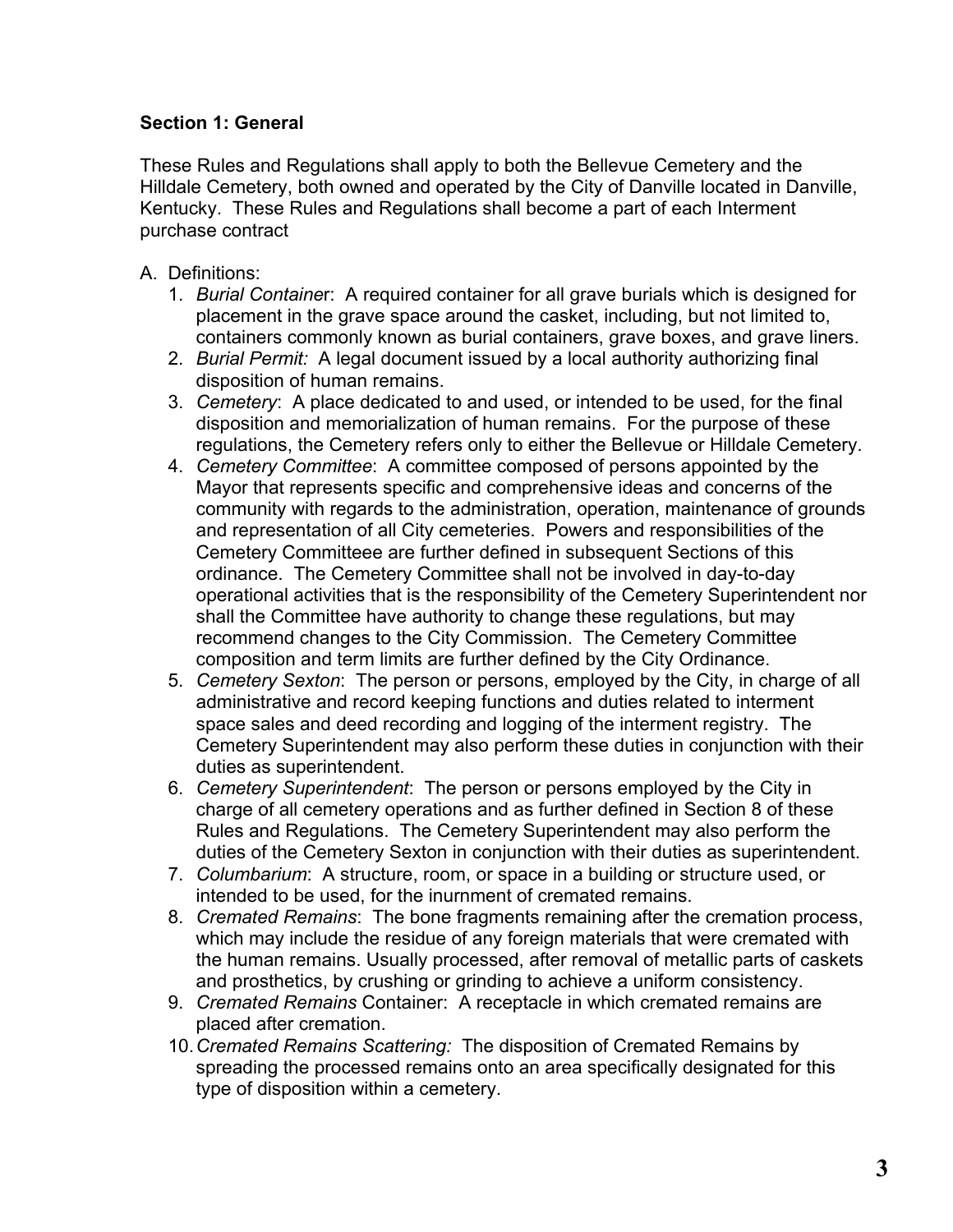- 11. *Cremation*: The irreversible process of reducing human remains to bone fragments through intense heat and evaporation in a specifically designed furnace or retort which may include any other mechanical or thermal process whereby the bone fragments are pulverized or otherwise further reduced in size or volume. Cremation is a process and is not final disposition.
- 12. *Cremation Container*: An enclosed receptacle, which is combustible, rigid, and leak-resistant, and is designed to hold human remains prior to cremation; included non-metallic caskets.
- 13. *Crypt*: A concrete enclosure for interment. Mausoleum crypts are generally above ground and in buildings. Crypts in garden mausoleums also are usually above ground but are open to the outside rather than being in an enclosed building. Crypts also may be installed in large groups underground in lawn sections – See *lawn crypt*. Lawn crypts do not require the use of an additional outer burial container. Lawn crypts are sometimes also referred to as garden crypts.
- 14. *Death Certificate*: A legal document containing vital statistics pertaining to the life and death of the deceased. Must be accepted and filed with the proper agency before a burial permit is issued.
- 15. *Deed*: A document conveying a right of interment in specific cemetery property. Usually doesn't convey any fee ownership.
- 16. *Disinterment*: The removal of human remains that have been interred.
- 17. *Endowment Care*: The maintenance, repair, and care of all places in the cemetery, subject to the rules and regulations of the cemetery authority. May also be known as endowed care, perpetual care, improvement care, permanent care, etc.
- 18. *Entombment*: The act of placing human remains in a crypt.
- 19. *FTC Trade Rule*: In 1982, the Federal Trade Commission promulgated a set of regulations requiring disclosure of price and other information by mortuaries and other sellers of funeral services and merchandise.
- 20. *Funeral Director*: A person who manages a mortuary.
- 21. *Funeral*: The ceremony held commemorating the deceased with the remains present.
- 22. *Garden Mausoleum*: An outdoor mausoleum. Sometimes called "wall crypts" because of the configuration of the crypts and to avoid confusion with indoor mausolea. Also see *mausoleum*.
- 23. *Grave Space*: A space of ground in a cemetery that is used or intended to be used for ground burial.
- 24. *Interment*: 1. Final disposition by burial in ground, entombment in a mausoleum, placement of cremated remains in a niche (inurnment) or scattering of cremains in designated areas. 2. The process of making an interment, including all administrative, clerical, legal, and mechanical services performed by the cemetery authority in conjunction with the opening of an interment space and closing of the interment space after the remains have been placed in the space.
- 25. *Interment Space*: A space intended for the final disposition of human remains, including, but not limited to, a grave space, mausoleum crypt, garden crypt, columbarium, and lawn crypt.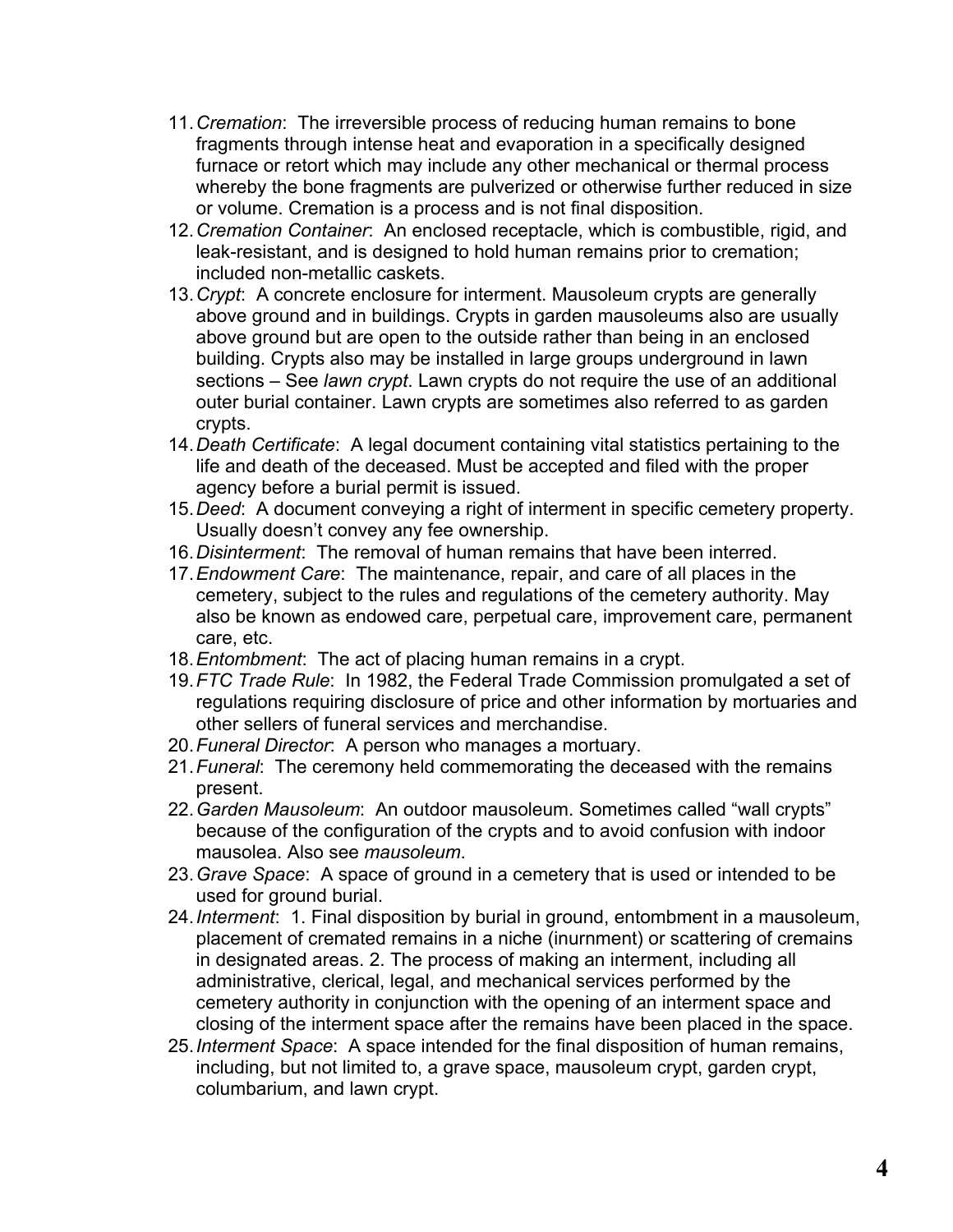- 26. *Inurnment*: The act of putting cremated remains in an urn and placing the urn in a niche.
- 27. *Lawn Crypt (Vault)*: A pre-placed enclosed chamber, which is usually constructed of reinforced concrete, poured in place or pre-cast unit installed in quantity, either side by side or multiple depths and covered by earth or sod and also may be known as a garden crypt and is an optional "container" to the required burial container as defined herein.
- 28. *Memorial*: The physical identification of an interment space. Generally has at least the name, date of birth, and date of death of the deceased and may include an epitaph or commemoration of the life, deeds, or career of the deceased person. These may be in the form of bronze or granite tablets flush with the ground, upright monuments, individual cut out bronze letters applied to the front of a mausoleum crypt, statuary, benches, or other artwork or architectural features. Other terms that might be used are memorial tablet (flush bronze memorial), marker, headstone, crypt plate, or garden plaque.
- 29. *Monument*: An upright memorial, including what used to be called a tombstone, also includes large structures like obelisks, usually made from granite.
- 30. *Niche*: A space within a columbarium used or intended to be used for inurnment or cremated remains.
- 31. *Pauper*: A person who is a City of Danville resident or a person who dies within the City of Danville who is considered indigent and has no family, next of kin who can be located or have not been identified within 30 days from their death and the deceased or next of kin have no funds, assets or property which can be sold or borrowed against to pay for the interment.
- 32. *Rules and Regulations*: Rules adopted by a cemetery to govern uses, care, control and management as well as other restrictions deemed necessary by the governing board for protection of the cemetery.
- 33. *Urn*: A receptacle for cremated remains. Should not be confused with an alternative container or cremation container.
- 34. *Vault (Lawn Crypt)*: A pre-placed enclosed chamber, which is usually constructed of reinforced concrete, poured in place or pre-cast unit installed in quantity, either side by side or multiple depths and covered by earth or sod and also may be known as a garden crypt and is an optional "container" to the required burial container as defined herein.
- 35. *Wall Crypt*: An outdoor mausoleum. Sometimes called "wall crypts" because of the configuration of the crypts and to avoid confusion with indoor mausolea. Also see *mausoleum*.
- B. Statutes and administrative regulations of the Commonwealth of Kentucky regarding the utilization, operations, public's use and public's responsibilities of the cemeteries shall apply and prevail to and over these regulations should conflicts occur. The City of Danville shall also be compelled to comply with any and all regulations of the Federal Trade Commission pertaining to the sale and transfer of cemetery interment spaces.
- C. The City of Danville shall establish prices for burial services and unsold interment spaces, including in-ground burial lots, ground crypts, cremain vaults/containers, scattering areas and mausoleum crypts and implement rules for the welfare and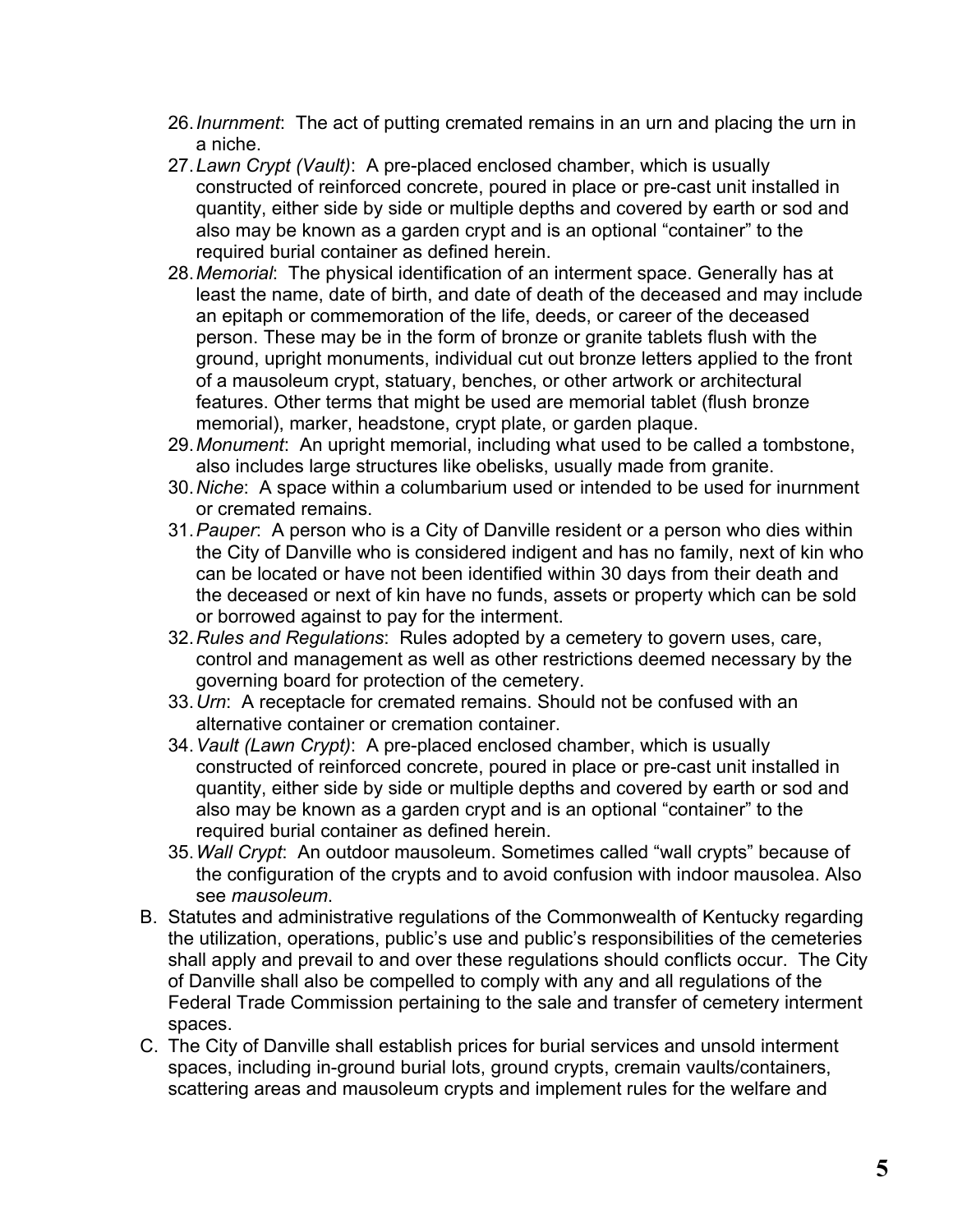proper operation of the cemetery. Prices for interment and burial services may vary from time to time with the appropriate approval of the governing body of the City of Danville.

- D. The official in-charge of the cemetery, referred to as the Cemetery Superintendent, shall supervise all persons visiting the cemetery, oversee the conduct of funerals and attending traffic, and be responsible to the management for the courteous and efficient performance of all assigned duties. (See Section 8).
- E. The City of Danville may promulgate by resolution such additional rules and regulations concerning the care, use, operation and maintenance of the cemetery as it shall deem necessary. The City from time to time as the governing body deems necessary direct and publish a booklet of Rules and Regulations for the convenience of the purchasers of interment space in the cemeteries. Such Rules and Regulations shall constitute a part of the terms and conditions under which owners and users may utilize the cemetery and shall form a supplement to this chapter after they have been adopted as official by resolution of the governing body. Any changes in the rules and regulations shall be adopted by the City of Danville before such changes shall be official.
- F. These regulations are intended to provide a comprehensive means for the use and operation of the City of Danville cemeteries and the individual sections of these Rules and Regulations shall serve in totality. Should there be conflicts of use or operation in individual sections of these Rules and Regulations, the more restrictive standard shall prevail as interpreted by the Cemetery Committee.
- G. Questions, clarifications and interpretations of the Rules and Regulations shall be referred to the Cemetery Committee. Should a decision or interpretation be contested, only the City Commission may make a final determination and the Commission shall also determine if the Cemetery Rules and Regulations shall be modified as a result of the appeal.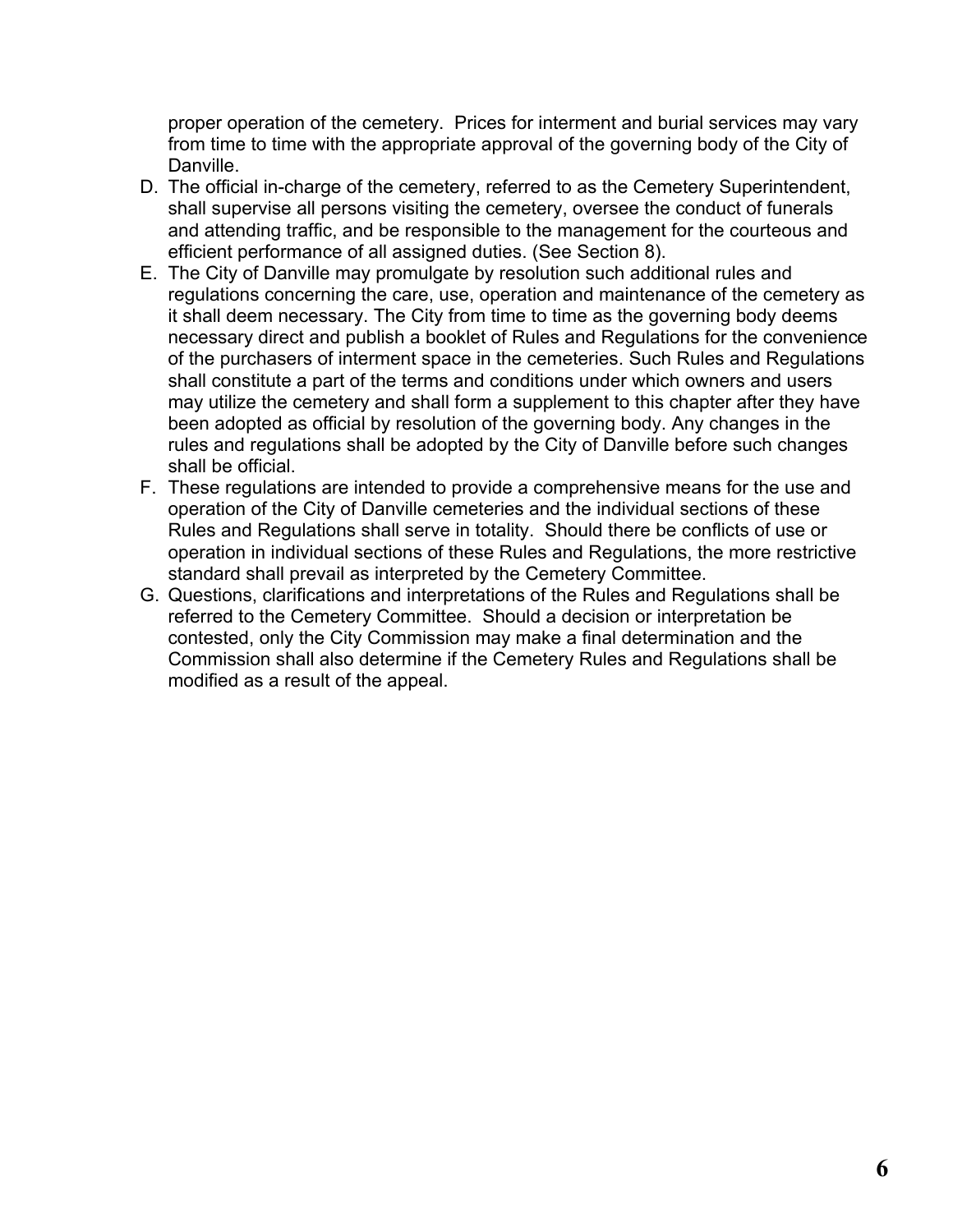#### **Section 2: Burials**

- A. All burials regardless of interment method will be conducted or supervised by city personnel ONLY, unless given written permission by the City Manager, City Mayor, or City Mayor Pro-Tem.
- B. Interments are to be signed by the authorized agent or lot owner of record that may be, but not limited to a relative of the deceased, executor of the deceased's estate or the Funeral Director.
- C. Holiday Burials: No burials will be conducted on holidays, with the exception of those for which have been requested and received written permission from the City Manager, City Mayor, or City Mayor Pro-Tem. Holidays shall be:
	- $\triangleright$  New Year's Day
	- $\triangleright$  Martin Luther King Day
	- $\triangleright$  President's Day
	- $\triangleright$  Easter
	- $\triangleright$  Memorial Day
	- $\triangleright$  4<sup>th</sup> of July
	- $\triangleright$  Labor Day
	- $\triangleright$  Thanksgiving Day
	- $\triangleright$  Christmas Day
	- $\triangleright$  Hanukah

D. Sunday Burials: No burials will be conducted on Sundays, unless requested and received written permission from the City Manager, City Mayor, or City Mayor Pro-Tem.

E. The City of Danville shall not be held responsible for any order authorizing an interment given by telephone or any mistake occurring because of inaccurate information.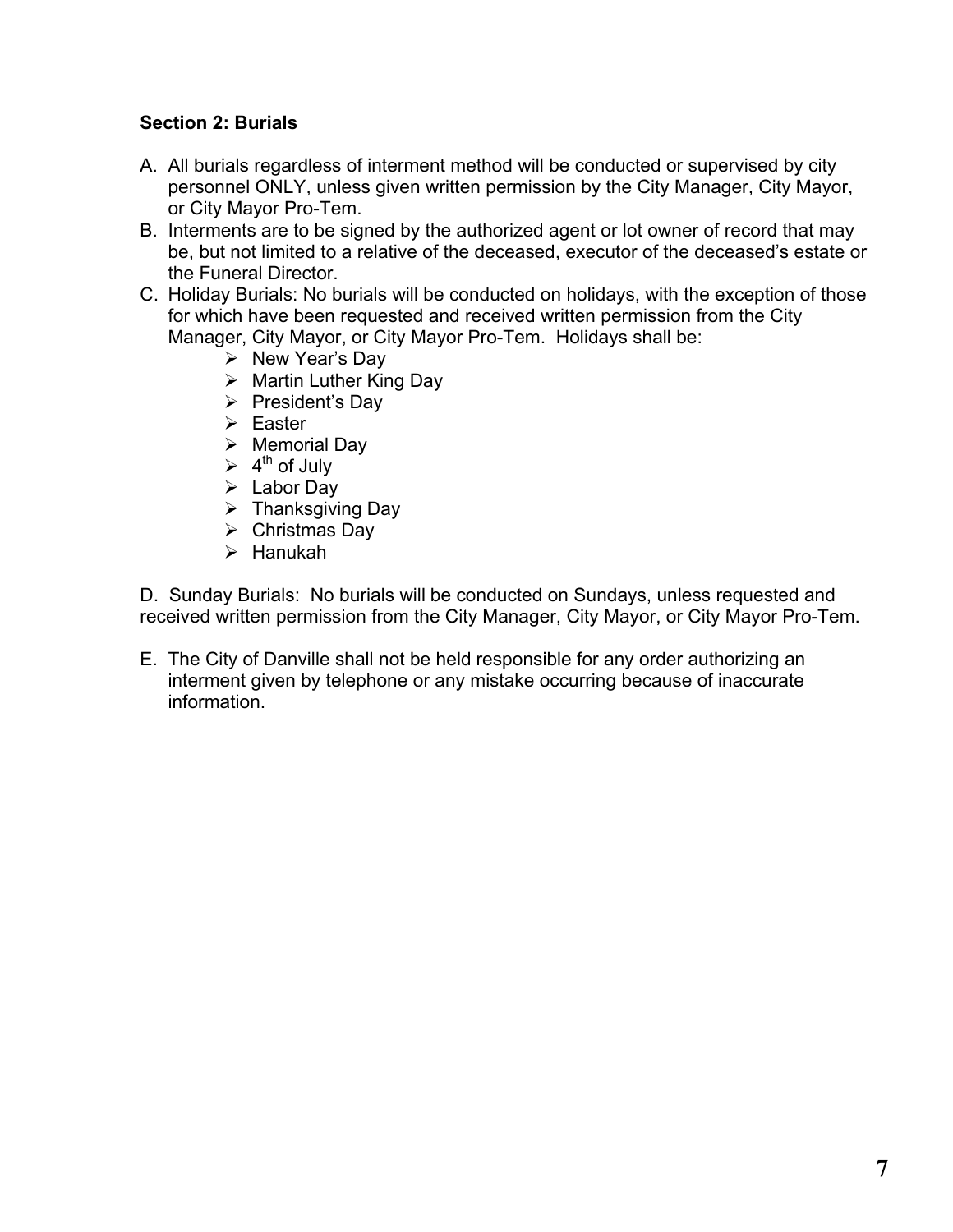#### **Section 3: Interment and Interment Spaces**

- A. An interment shall be permitted only after the purchase of the interment space as required by the City of Danville, the authorization by the nearest relative or authorized agent of the deceased and approval of the appropriate Cemetery designee by the City of Danville.
- B. All interments shall be identified at the cemetery by an appropriate marker in accord with these Rules and Regulations.
- C. An interment is not permitted on any lot with an existing indebtedness.
- D. Placement of two bodies or cremated remains in the same casket or receptacle is permitted with written permission from the nearest relative of both deceased persons. Two persons may be interred in the same interment space and there shall be an administrative charge for entering the name of the second deceased person in the Cemetery records. The names of each person interred shall be indicated on the interment space monument or plaque. The Cemetery Committee may determine if more than two cremain inurnments are acceptable within one grave space.
- E. Before any deceased person may be buried in the municipal cemetery, the relative or person having charge of the deceased shall provide the Cemetery Superintendent with a written statement which shall be filed by the Cemetery Sexton, which statement shall contain, if known, information about the deceased regarding his or her name, when and where born, the date and cause of death, the name of the attending physician, date of burial, name of cemetery and the description of the location of the interment space.
- F. It is an infraction for any person to:
	- 1. Disinter any body buried in any cemetery, except under the direction of the cemetery superintendent who shall, before disinterment, require a written permission from both the municipal health officer and the owner of the grave space or his or her heirs, which written authorization shall be filed and preserved in a record kept for such purposes. Disinterment for a reburial to a different cemetery shall occur upon fulfillment of requirements of 901KAR5:090;
	- 2. Disinter or remove the body of a person who has died from a contagious disease within two years after the date of burial, unless the body was buried in a hermetically sealed casket or vault and is found to be so encased at the time of disinterment.
- G. It is an infraction to inter anything other than the remains of human bodies in cemeteries.
- H. It is an infraction to bury the body of any person within the municipality except in the municipal cemetery or a private cemetery.
- I. An Interment Space is a space intended for final disposition of human remains, including, but not limited to, a grave space, mausoleum crypt, garden crypt, columbarium and lawn crypt.
	- 1. Grave Space
		- a) Interment in a grave space shall be made in a minimum standard burial container, which will withstand normal pressure from static and dynamic loading of earth pressure in addition to loadings exerted by operations and maintenance equipment for at least 50 years.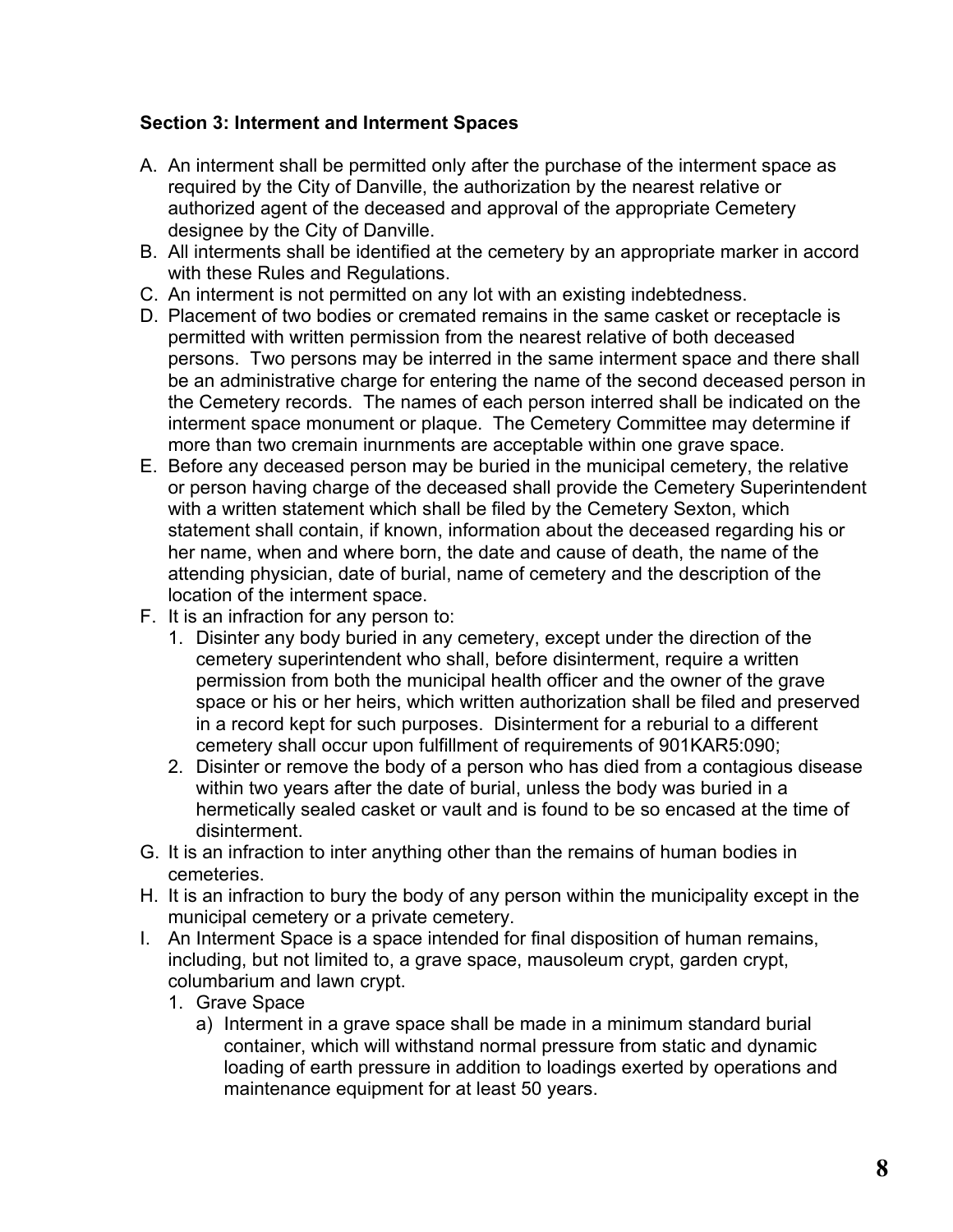- b) Double depth burial containerss may be utilized by a grave space owner with permission by the City at designated locations for double depth containerss. Double depth burial containerss shall meet the same structural standards for static and dynamic loadings.
- c) No wood shall be used as a permanent part of any part of a burial container.
- 2. Mausoleum Crypt (reserved)
- 3. Garden Crypt (reserved)
- 4. Lawn Crypt (reserved)
- J. Pauper burials must also meet the requirement specified in "H."
	- 1. The City may by resolution designate a portion of the cemetery to the burial of indigents. Whenever it is made to appear to the Mayor by proof submitted to him by the Cemetery Sexton/Superintendent that any person who has died does not have an estate sufficient to pay the purchase price of a lot in the cemetery, that the nearest relative or representative of such deceased person desires to have the body of such deceased interred in the cemetery and meets the criteria as a Pauper as defined herein, the Mayor may grant interment space for such deceased person at the request made to him by the Cemetery Sexton/Superintendent. The Mayor or designated representative of the Mayor may determine the means of interment, including cremation by inurnment or scattering and shall also designate the location of interment within the City Cemetery. The City shall not be responsible for the preparation of the deceased's remains or the transfer costs of the remains to the Cemetery. The City also reserves the right to determine the best time for the interment at the Cemetery and shall also have the right to determine the need for a tent for a graveside service.
	- 2. The mayor shall communicate his decision to both the Cemetery Sexton and the Cemetery Superintendent. All strangers without funds or other persons who may die in the City may be granted the privilege granted herein.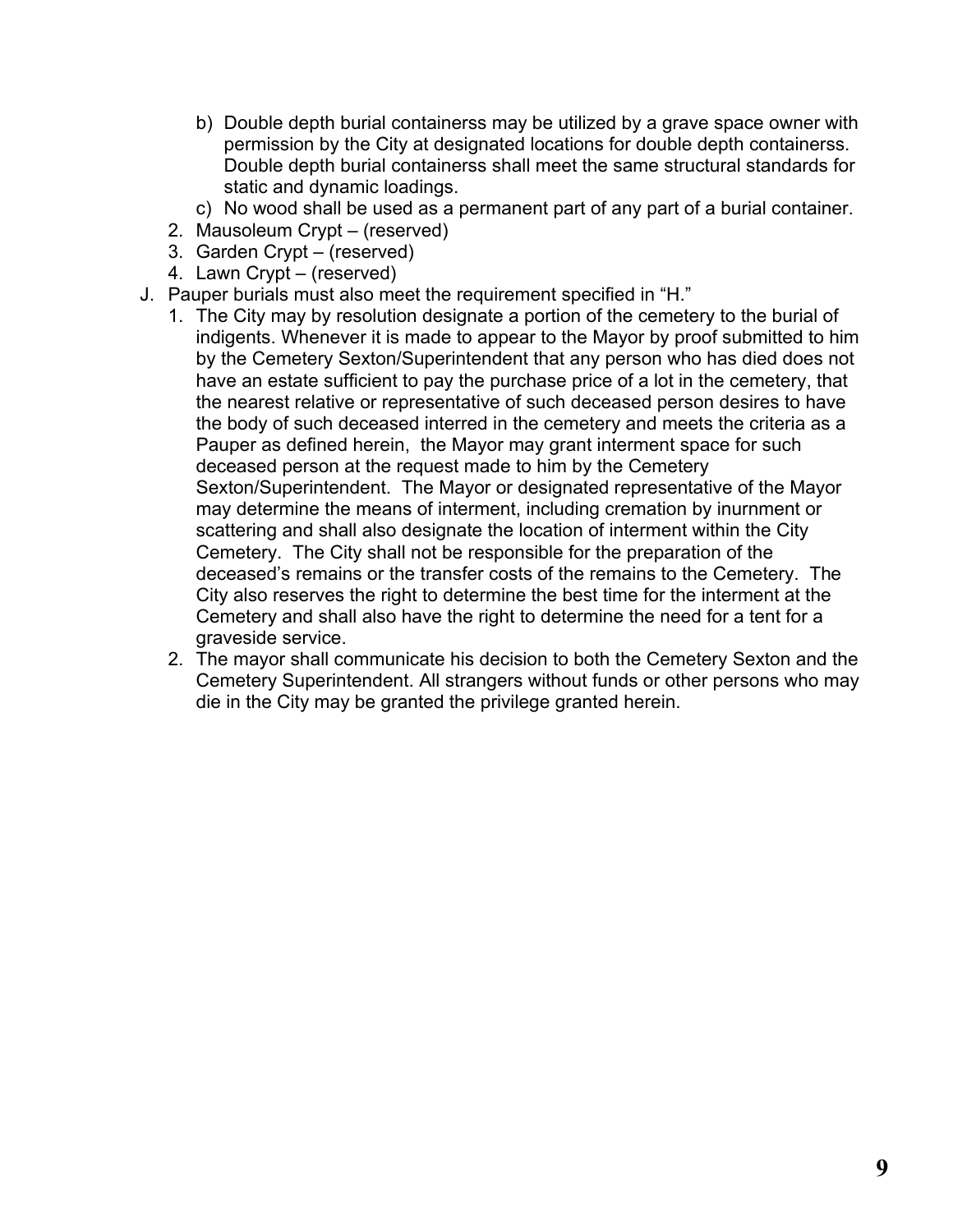#### **Section 4: Cremains**

- A. The disposition of cremains shall be approved by the Cemetery Sexton and the Cemetery Superintendent prior to the disposition of choice. Whether disposition be by inurnment or scattering, the Cemetery Superintendent must schedule and supervise the disposition. All cremain interments shall be appropriately recorded in City records by the Superintendent/Sexton.
- B. Disposition of Cremated Remains.
	- 1. Columbarium a structure used for the inurnment of cremated remains
		- a) Cremation remains must be placed in a receptacle designed to be permanently encased in the cremation structure provided by the cemetery. The receptacle must be non-degradable and permanently leak-proof and of the size required for inurnment. The appropriate and approved marking or plaque shall be paid by the estate of the deceased.
	- 2. Scattering
		- a) Cremains shall be placed or scattered only in designated areas.
		- b) Cremains may be scattered in designated areas marked as 'scatter garden'. Scattering of cremains is not permitted in all areas of the cemetery.
		- c) Cremains may be placed on any existing grave, with permission of grave owner.
- C. Absolutely no placing of decorations on flush markers will be allowed within the cremation circle other than on the ledge at the base of the monuments.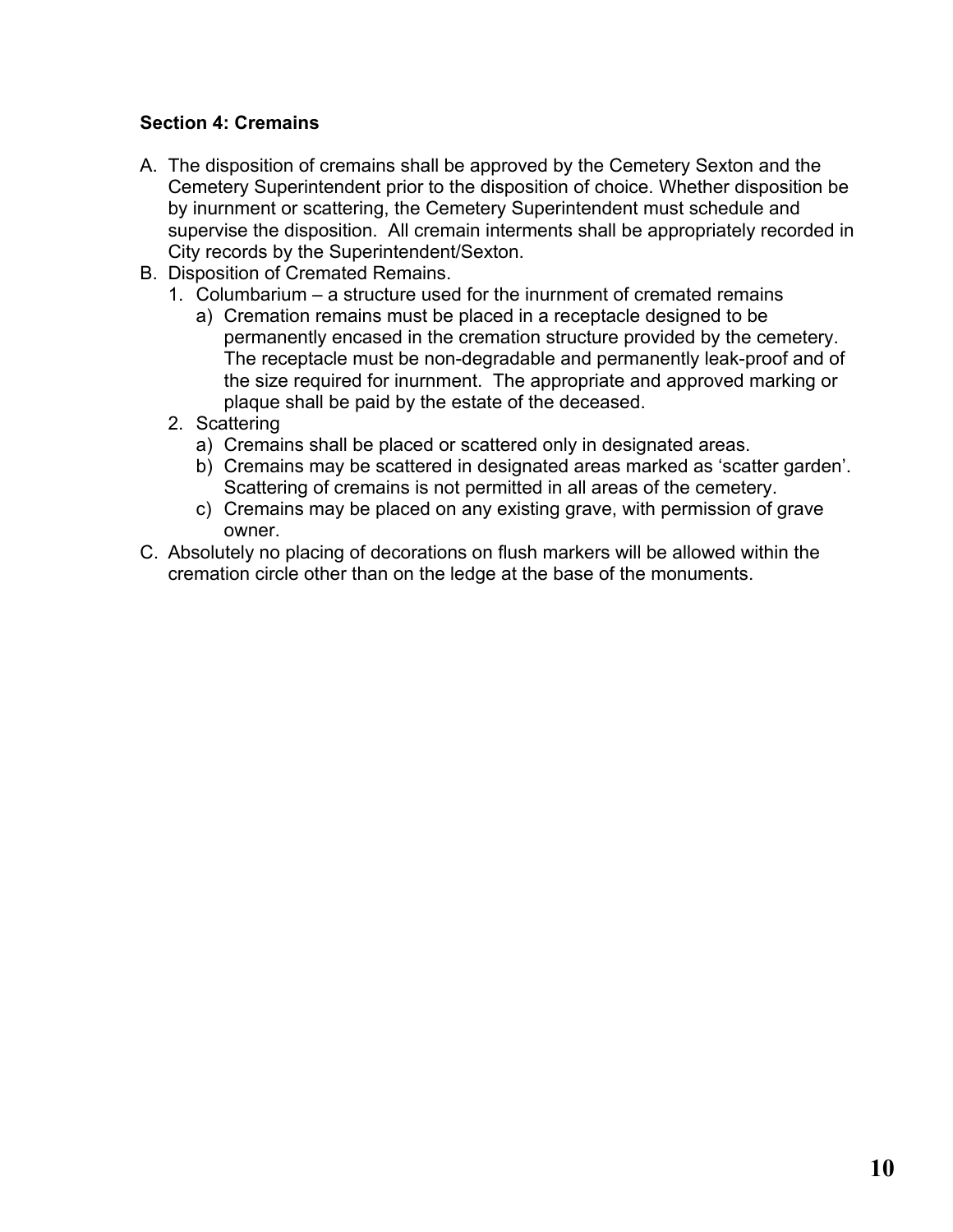#### **Section 5: Plantings and Landscape Improvements**

The intent of these rules and regulations for plantings and landscape features is to establish and maintain a cemetery environment that is a pastoral, park-like setting without visual clutter. These regulations shall not apply to landscape components that are existing at the time of the adoption of these regulations, unless the landscape components fail to comply with the visual standards of these regulations, at such time the landscape components may be removed at the discretion of the Cemetery Superintendent and/or the Cemetery Committee.

- A. Planting of trees, shrubs, and perennials, other than bulbs, on individual lots is prohibited. All planting now in place will remain if properly maintained. The City reserves all rights to remove any existing vegetation from grave plots which is unsightly, dangerous, obstructing visibility of monuments, markers, or movement of cemetery users, or determined detrimental to adjoining plots. Items in glass containers and the glass container shall be disposed of immediately. New plantings shall be permitted only by recommendation and approval by the Cemetery Committee.
- B. Sixteen-inch wide flowerbeds will be permitted, provided the bed does not interfere with mowing activities. This includes areas between head and/or footstones, and small beds next to headstones. Rock, stone or bark chip mulch is not permitted. Peat moss or shredded bark mulch is allowed. Edging may be permitted only if it is visually conducive and is made of a concrete or masonry material and is acceptable to the Cemetery Superintendent. Edging guidelines shall be developed by the Cemetery Committee for the benefit of the Cemetery Superintendent.
- C. Maintenance of the flowerbed shall be the responsibility of the party that has installed the flowerbed. Should the flowerbed become unsightly or plants are dead, in the opinion of the Cemetery Superintendent, the Cemetery Superintendent shall have the option to remove the flowerbed. Repeated lackof maintenance is grounds for disallowing future planting of flowerbeds.
- D. Cut flowers from live plants may be placed at any time at a gravesite. These will be removed by the Cemetery staff after flowers have wilted.
- E. Potted plants are permitted on graves as long as the container remains atop the confines of the marker on the grave. Absolutely no glass containers allowed in the cemetery at any time. The items in the glass container and the glass container will be disposed of immediately by the Cemetery staff. Artificial flowers that are representational of live plants that are not out of character with expectations of live flower cuttings shall be permitted as grave decorations only if a permanent means of attachment to a headstone is provided. The attachment means or device shall not visually distract from the headstone. The Cemetery Superintendent and/or the Cemetery Committee shall have the discretion to determine the appropriate visual character or means of attachment. The artificial flowers shall be maintained in a manner that is conducive to a natural appearance. Should artificial flowers become faded, detached, ragged, worn in appearance or damage by any other means, the Cemetery Superintendent may remove the flowers.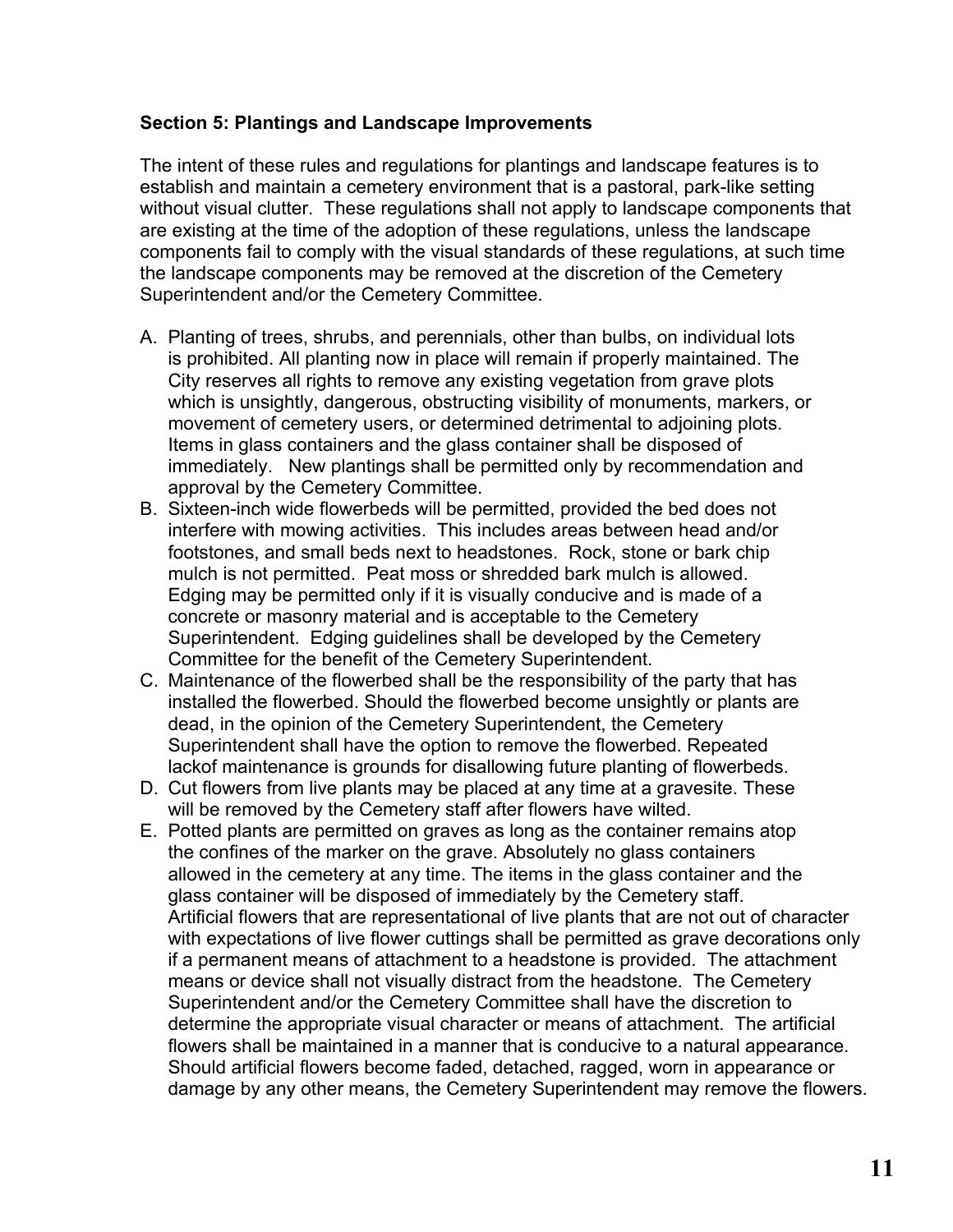The Cemetery is not responsible for maintenance or repairs of artificial flowers. Continued disregard of these regulations may be cause for not allowing artificial flowers to be placed on a specific grave.

- F. Decorations, such as planters, statues (unless incorporated into the casting or carving of headstone and intended for live plants), benches, or other obstacles that may require maintenance are prohibited. Requests with appropriate information/details for use of these types of components may be made to the Cemetery Committee for approval or disapproval for their use. All existing decorations must be removed from cemeteries at such time that the decorations become unsightly or in a state of disrepair as determined by the Cemetery Committee and/or the Cemetery Superintendent. Replacement of removed decorations will not be allowed unless approved by the Cemetery Committee. The City shall not be required to pay any cost for repair and upkeep, but will be required to pay for removal costs of existing decorations deemed to be removed. The City will not be responsible for removal of new decorations placed in violation of these Rules and Regulations.
- G. Artificial arrangements may be placed on grass areas within a grave space only for special occasions as follows:

| <b>Holiday</b> | Placement     | Removal      |
|----------------|---------------|--------------|
| Easter         | 10 days prior | 5 days after |
| Memorial Day   | 10 days prior | 5 days after |

Artificial flowers may be placed on grave space at time of initial burial and shall be removed in conjunction with all other flowers placed on grave site after the time of burial, although shall not remain on grave space more than two weeks from the date of the burial.

It shall be the responsibility of the party placing the artificial flowers to remove the artificial flowers. The Cemetery may remove the flowers after designated removal date. Continued disregard of these regulations may be cause for not allowing artificial flowers to be placed on a specific grave space.

- H. The Cemetery shall not be liable for artificial or live plants, plantings or cuttings of any kind damaged by the elements, thieves, vandals, or by other causes beyond its control, including lack of maintenance of grave space plantings. Although, the Cemetery shall be responsible for the repair and/or replacement of landscape components described herein should these components be damaged as part of maintenance or other operations that are the responsibility of the Cemetery.
- I. The cemetery reserves the right to regulate the method of decorating grave spaces so that a uniform beauty may be maintained.
- J. Tree canopies may be pruned / limbed (crown rising) to appropriate height for health of tree, safety from property damage or injury, and improving the aesthetic of the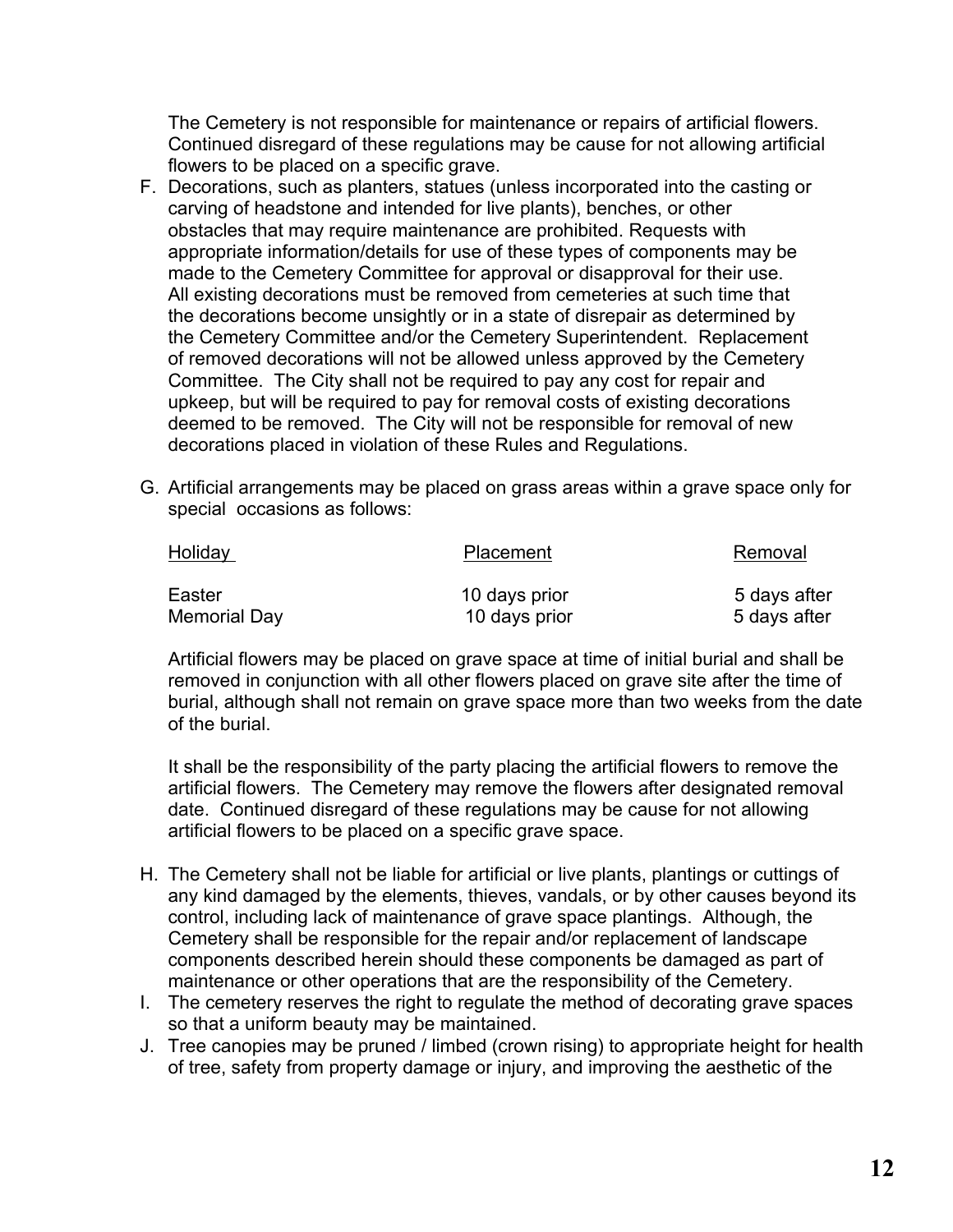tree's natural form. The ratio of live tree crown to total tree should be roughly twothirds.

- K. Only personnel authorized by the City shall plant, trim, prune or remove any part of the trees or shrubs in the cemetery.
- L. All grave spaces shall be sodded or seeded by the City, without charge to the grave space owners, and match with the surface of the surrounding lawn.
- M. The use of American flags only (no other decorative flags) is allowed any time during the year with the following restrictions:
	- 1. Flags shall be a maximum size of 8" x 12"
	- 2. Flags may be of a fabric material only, attached to a wood or plastic staff not exceeding 30" in height
	- 3. All flags must be securely placed in the ground or flower arrangement
	- 4. If a flag is in contact with the ground, it will be removed per rules and regulations of the United States of America
	- 5. All rules and regulations of the United States of America pertaining to use of flags shall prevail
	- 6. The Cemetery staff reserves the right to remove any flag that is offensive or has become worn/weathered and unsightly or impairs maintenance or mowing
		- a) The use of eternal flames or solar lights and similar artificial/flame lighting is prohibited
- N. The use of photographs and picture frames, whether static or electronic, as grave space or monument decorations is prohibited.
- O. The use of sound and/or light transmitted devices as grave space decorations is prohibited.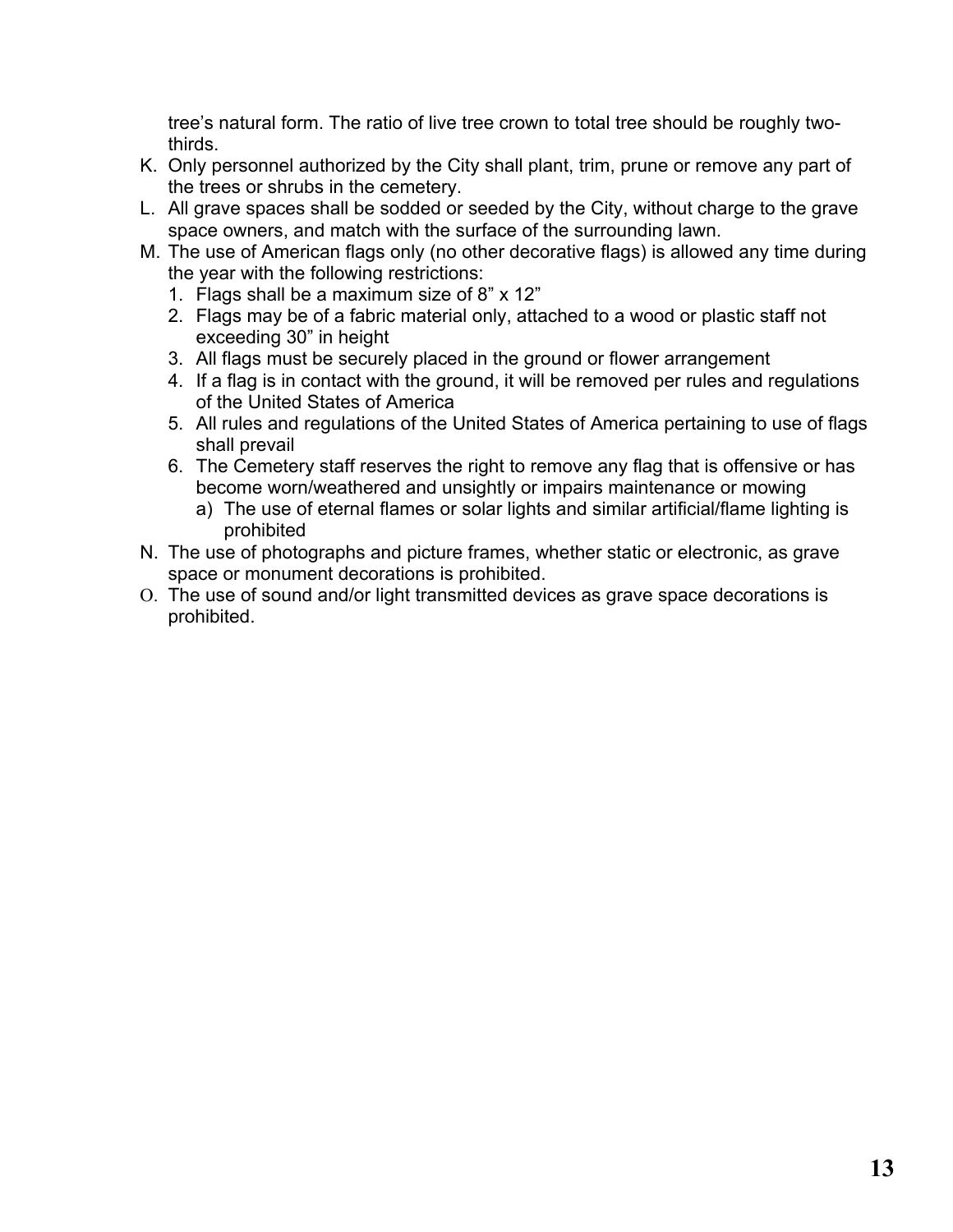#### **Section 6: Monuments**

- A. Monuments can be set from 8:00 am to closing on Mondays through Fridays. The Cemetery Superintendent is responsible for locating grave spaces. Before placement of any monuments, all requests must be received in writing to the Cemetery Superintendent. The City of Danville is NOT responsible for errors made on orders made by telephone.
- B. Monuments shall be set according to standard industry specifications. Anyone wishing to set a monument shall apply on forms provided by the Cemetery Superintendent. This application will be submitted to the Cemetery Sexton with 24 hours notice before placement. All monuments and monument footings shall be set and/or constructed by a monument company that is approved by the City of Danville. The setting and stability of the monument shall be warranted for a period of one year from the date of the setting and any costs to stabilize the setting during the one year period shall be the responsibility of the monument company. Failure to comply with any warranty responsibilities by a monument company may prevent future setting of monuments by a non-compliant monument company. The City is not responsible for any errors in the setting of the monument including the foundation and/or footings for monuments.
- C. Electronic devices mounted on or recessed onto/into a headstone or footstone, used for sound or imagery, are strictly prohibited.
- D. Only headstones will be allowed above ground. All footstones and other markers will be ground level. (This applies to new sections M, N, O, P, R, S & T in Bellevue and A & T in Hilldale and any new sections opened after adoption of these Rules and Regulations). Lettering can be on both sides of a headstone if a family owns both the front and back lots, or if a family agrees in writing that it is okay to write the opposing family name on the stone. The markers will only be granite, marble, or bronze. Absolutely NO substandard grade of monument will be allowed. Wooden monuments are prohibited. The location, design, size, color, composition and installation must be approved in writing by the Commission or its designee prior to installation. Temporary markers or stones are not permitted after a period of one year from the date of the interment. Headstones will not be allowed for pauper burials. Markers for veterans supplied by the Federal Government shall be set on a grave space by the City at no charge to the deceased veteran's estate.

Note: Any monument set in non-compliance with the above specifications after adoption of these Rules and Regulations may be removed.

- E. The City shall not assume or be responsible for any vandalism or damage done to any type of headstones or monument located in the city cemetery unless such damage is done directly by or caused by the City. The City shall not be responsible for repair of chipped, scratched, or scraped headstones.
- F. The City, at its discretion, will raise to ground level footstones that have sunken into the ground. "Footstones," in this section, are defined as those monuments which do not extend above the grass root level of the ground.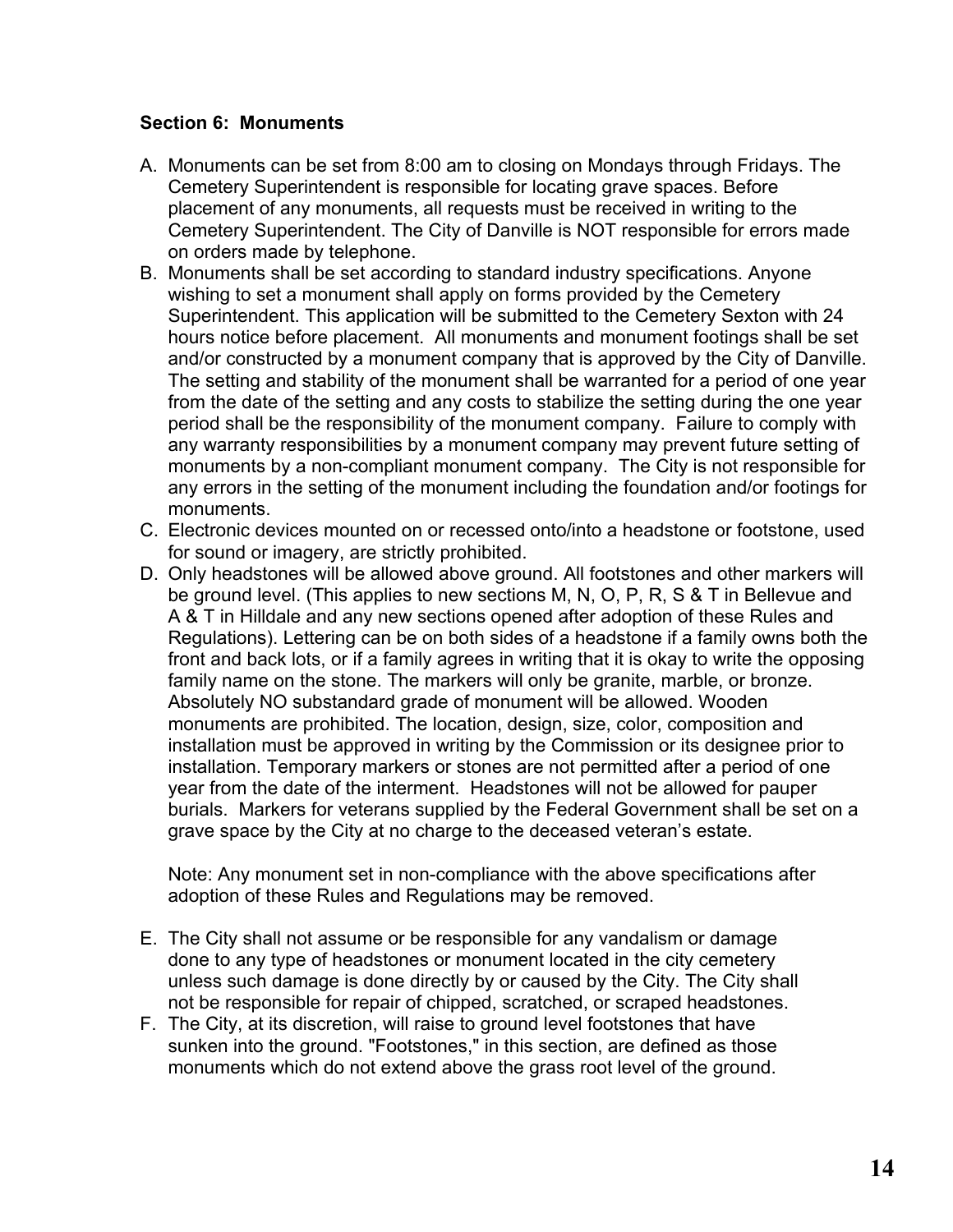Headstones or monuments which extend above the grass root level shall not be the responsibility of the City to raise or keep level.

- G. The City shall, to its best ability, preserve the locational integrity of headstones that have been damaged, vandalized or deteriorated. The City shall first attempt to notify relatives of the deceased whose headstone is in need of repair. Failed attempts for the deceased's family to repair markers shall allow the City to utilize endowment funds to repair headstones in the most practical means, although funds shall not be used for replacement unless approved by the City or the Foundation.
- H. All burial plots shall be identified with a monument, a headstone and/or footstone and shall be placed within a period of one year from the date of interment.
- I. Monuments shall be horizontally aligned by section as determined by the Cemetery Superintendent. Staggering of headstones/footstones by section shall not be allowed.
- J. The intent of these Rules and Regulations is not to cause a change in existing monuments.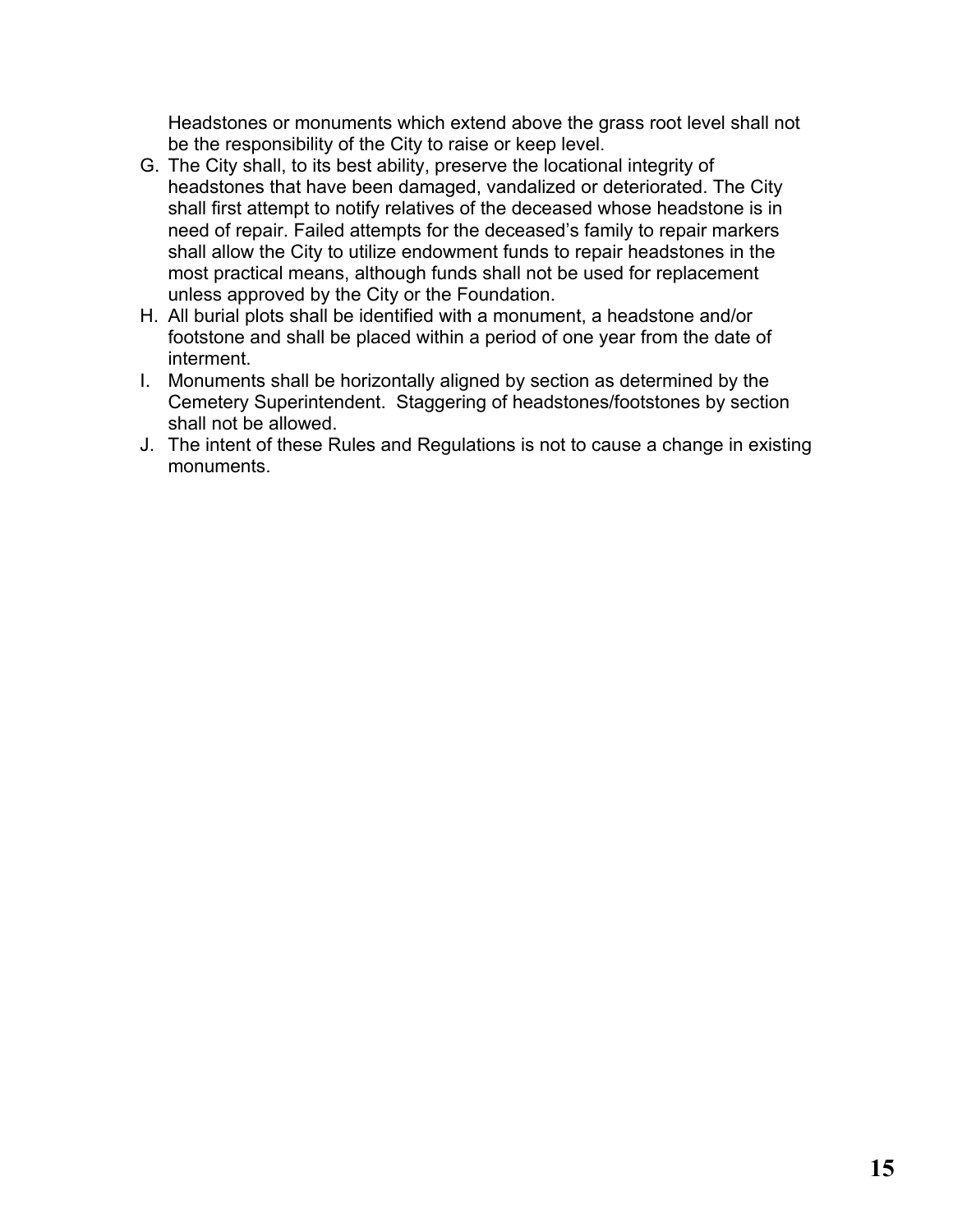#### **Section 7: Funeral Services**

- A. Funerals within each cemetery shall be scheduled with the Cemetery Superintendent to prevent conflicts of overlapping services and to arrange for grave space preparation.
- B. Funerals services conducted remote to the Cemetery after 1:00 pm on allowable days as defined in these regulations will have a late charge, in accordance with the current fee schedule, added to the cost for other interment services.
- C. Funerals shall last no longer than 2 hours after arrival at grave space. After 2 hours, an additional fee, in accordance with the fee schedule, will be added to the total cost.
- D. Use of Pavilion (reserved)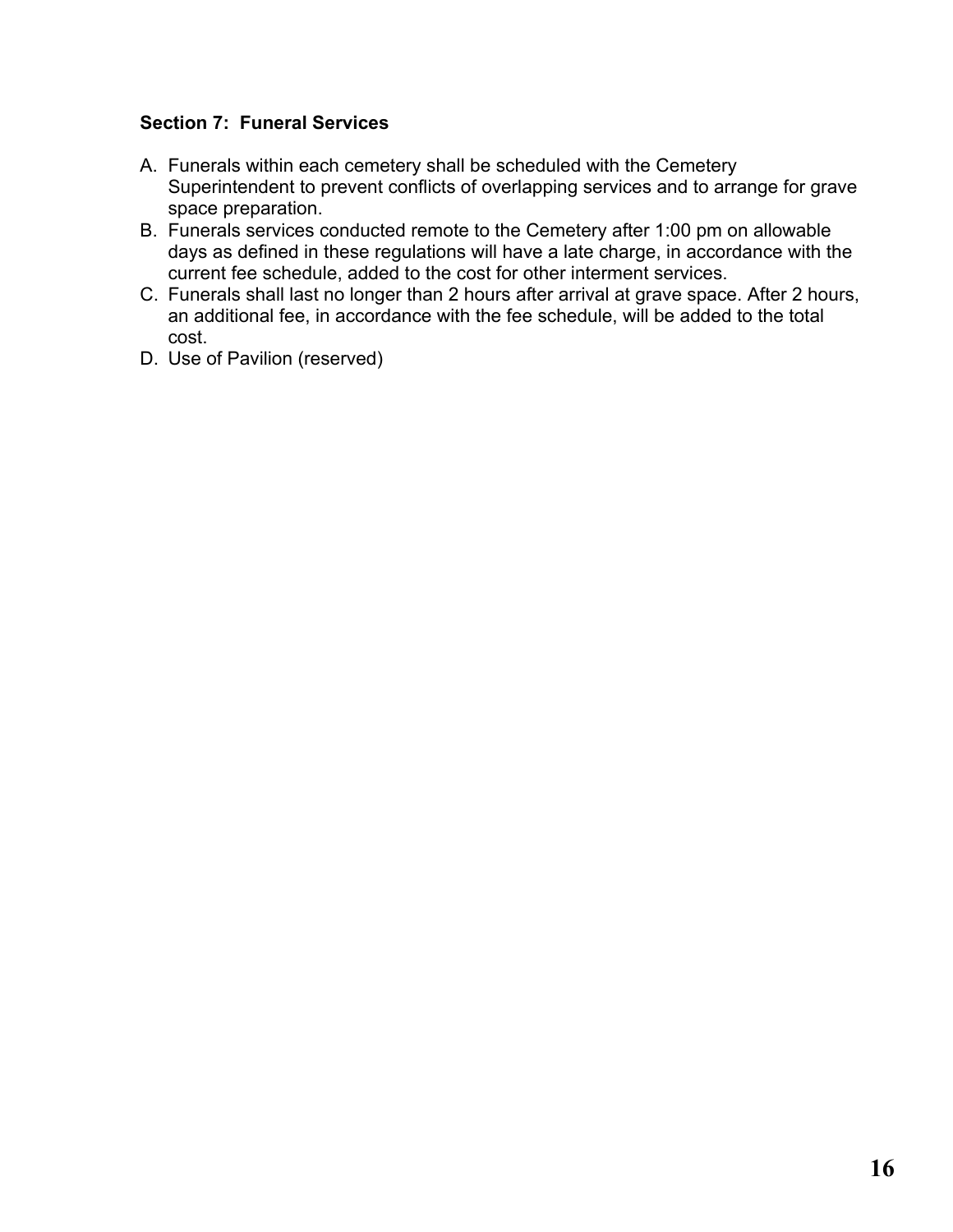#### **Section 8: Cemetery Superintendent**

- A. The Superintendent shall keep a book of record of all burials in each cemetery, mentioning the names and ages, and the places where buried, and make a report, at least to the Cemetery Sexton.
- B. He/she shall record, or cause to be recorded, all burial permits, subject to the inspection of all who may be concerned.
- C. The superintendent shall control all work, platting and landscaping. He/she shall purchase or contract for such work or materials as it deems necessary in accordance with an approved budget for the City of Danville.
- D. The Cemetery Superintendent shall be responsible for:
	- 1. Recommending to the governing body such additional rules and regulations as may be necessary for the operation, maintenance, use and protection of the cemetery;
	- 2. Implementing and/or enforcing these Rules and Regulations;
	- 3. Assisting the Cemetery Committee with decisions on the operations, maintenance and sustainability of the Cemetery. The Superintendent will also facilitate directions of the Cemetery Committee with regards to their empowered decisions;
	- 4. Subdividing the cemetery into lots and grave spaces based on an approved master plan;
	- 5. Keeping in proper repair the enclosure around the cemetery and preventing its being entered by animals and, so far as practical, preventing the destruction or defacing of any tablet or marker placed or erected therein;
	- 6. Keeping a duplicate plat of the cemetery and, at the request of any person wishing to purchase any of the lots, pointing out any of the lots or parts of lots for sale; and upon disposal of any lots or part thereof, notifying the recorder/clerk of such fact. The Cemetery Superintendent shall, after payment of the lot price has been received in the treasury, issue a certificate of burial rights which shall describe the lot or grave space to which the right of burial is granted. The certificate shall be signed by the Cemetery Superintendent;
	- 7. Opening any interment space in the cemetery upon application to him being made by the Cemetery Sexton or by any person having the right to make such application and being responsible for closing all spaces;
	- 8. Removing floral pieces or displays left on any interment space or monument as deemed necessary to the appearance of the cemetery, but such floral pieces or displays shall not be removed sooner than seven days after original placement except in emergency;
	- 9. Keeping the streets, alleys, walks and avenues in the cemetery in good order and unobstructed;
- E. The Cemetery Superintendent may also assume the tasks and/or title of the Cemetery Sexton.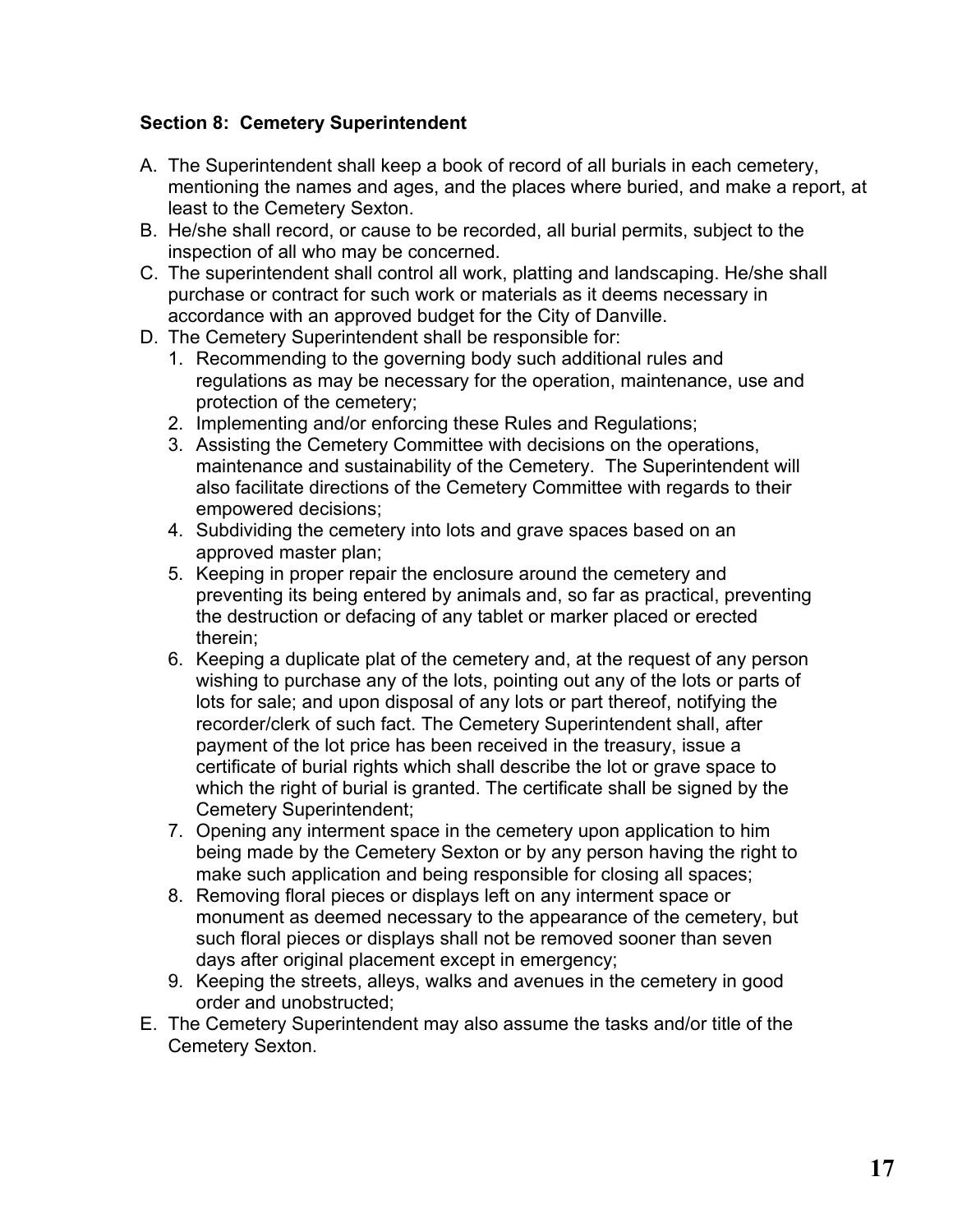#### **Section 9: Endowment Care**

- A. All interment space sold in Bellevue and Hilldale Cemeteries will receive endowment care. Endowment care is the normal repair and maintenance of Bellevue and Hilldale Cemetery.
- B. Endowment care does not cover repair or replacement of grave markers, monumental structures unless requested by the City by action of the City Commission.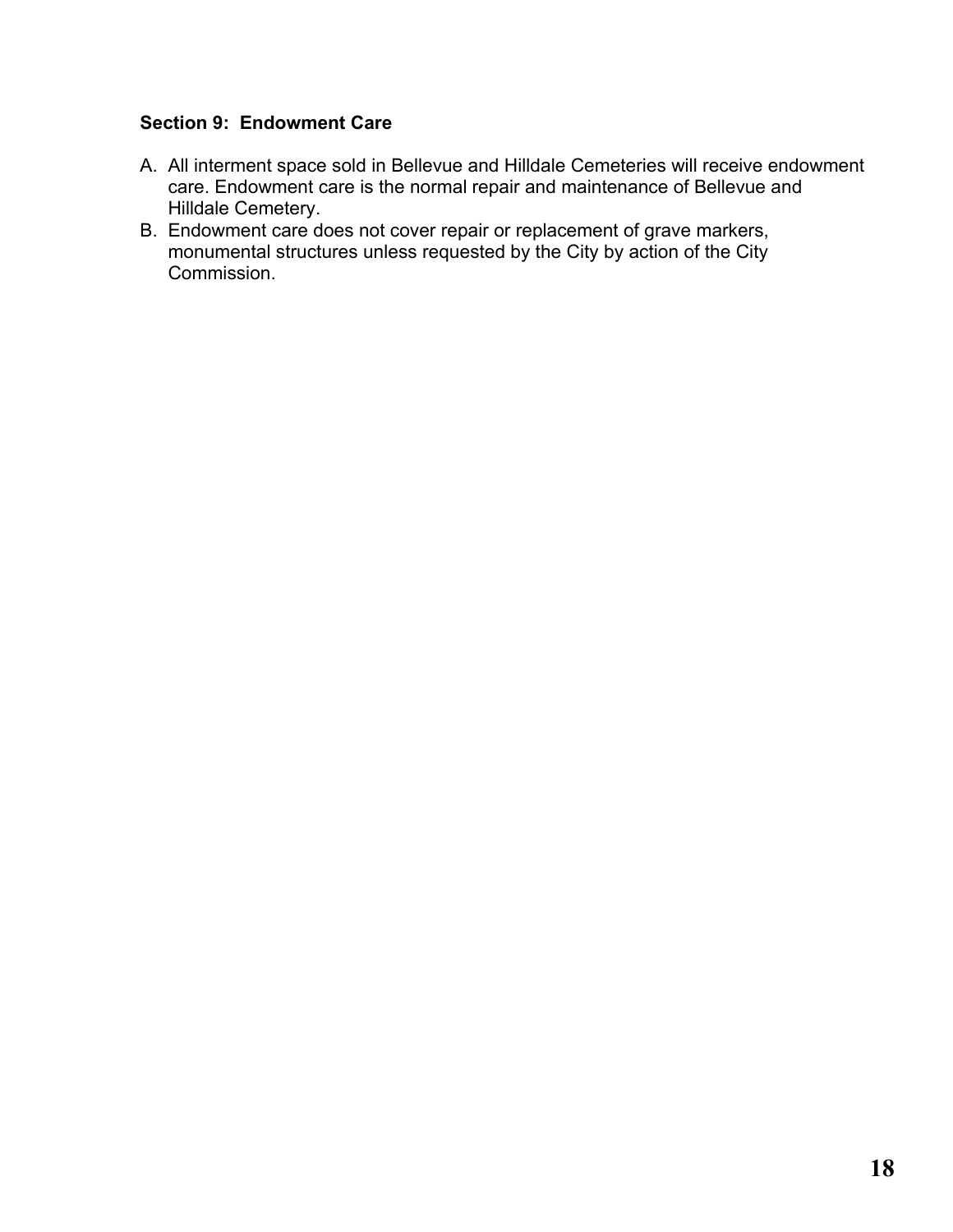#### **Section 10: Public Use of Cemetery**

- A. Cemetery grounds are considered sacred and visitors should display accepted decorum at all times within the cemetery.
- B. Visitors shall remain on designated walks and roads provided.
- C. Firearms are prohibited in the cemetery. Police and military honor funeral services are exception.
- D. It is unlawful to desecrate or injure the cemetery, including lots, grave spaces, gravestones, markers, monuments, fences, landscape and wildlife within the cemetery.
- E. Trash receptacles are distributed evenly throughout the cemeteries. Disposal of waste in any other location is prohibited.
- F. Hours of public operation shall be from 8:00am local time to sunset of each day. No visitors are allowed in the cemetery after closing time, unless given authorization by the superintendent or cemetery committee.
- G. Visitors to the cemetery shall limit their recreational activities to walking, jogging or non-motorized bicycle riding. No organized biking activities or events shall be allowed in the cemetery.
- H. Skateboarding, skating or rollerblading will not be allowed in the Cemetery.
- I. Sunbathing is not allowed
- J. Visitors are not permitted to climb on any monuments
- K. Speed limit for motorized vehicles shall be a maximum of 15 miles per hour
- L. Picnics are not permitted on the grounds of the cemetery and alcoholic beverages may not be brought onto the Cemetery property.
- M. Pets are allowed in the Cemetery only on a leash and in strict compliance with clean-up regulations of the City.
- N. The Cemetery reserves the right to prohibit entrance to the Cemetery by the public at those times when the safety of visitors and preservation of the Cemetery is threatened by bad weather or similar factors.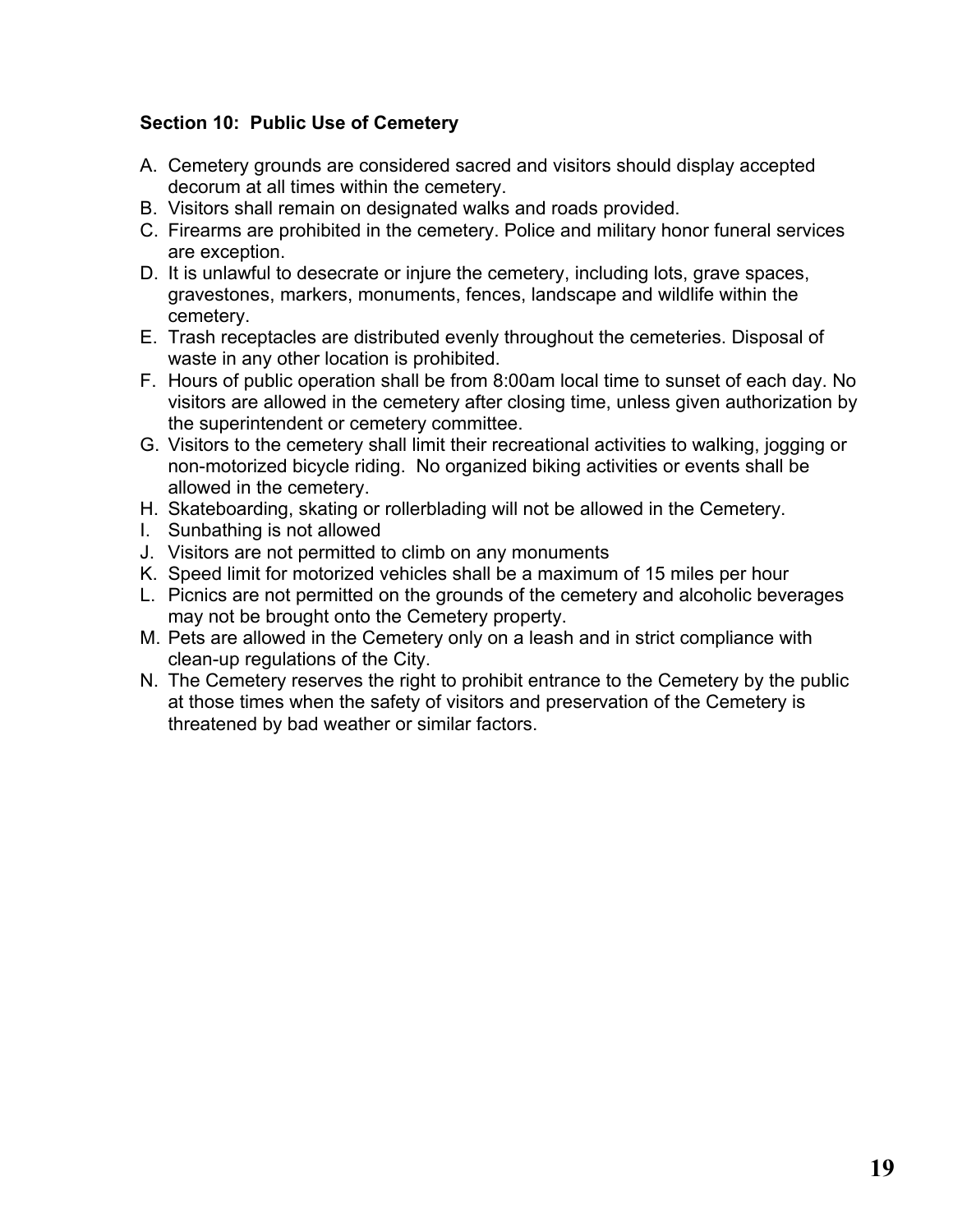#### **Section 11: Mausoleums**

- A. Design and construction of mausoleums shall be approved by the Cemetery Committee and City of Danville.
- B. Interments shall be made in hermetically sealed cases when placed in the crypts of mausoleums.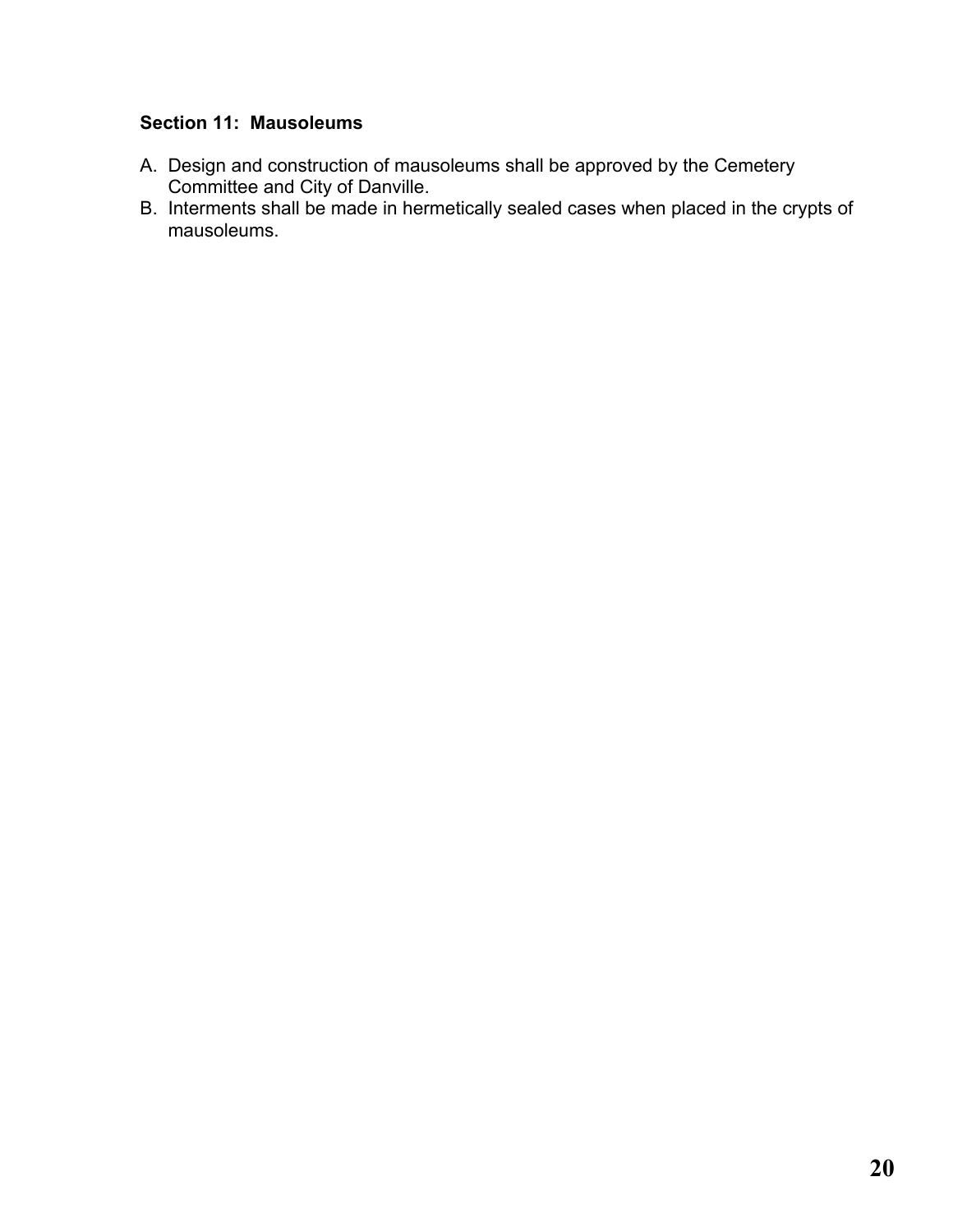#### **Section 12: Veteran's Section**

- A. All replacement or repair of headstones and markers in the National Cemetery section shall be guided by the United States Department of Veteran's Affairs National Cemetery Administration.
- B. All maintenance, modifications or impacts to the Veteran's Section shall be in strict compliance with the National Cemetery Administration.
- C. The Cemetery Superintendent shall notify the appropriate entity of operations, maintenance or repair issues arising in the Veteran's Section of the Cemetery.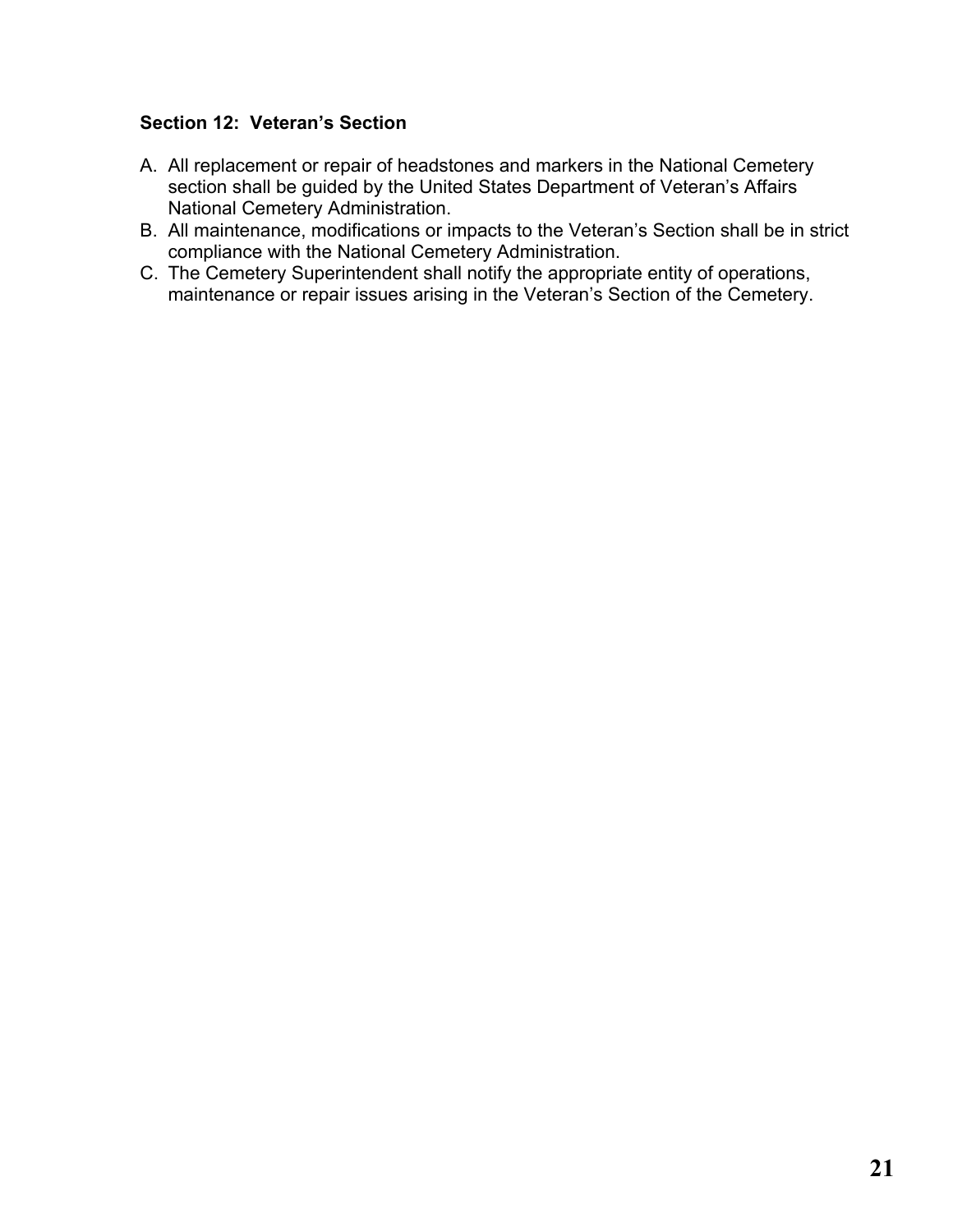#### **Section 13: Foundation: Friends of Bellevue and Hilldale Cemeteries**

- A. Donations, memorials and memorial plantings.
	- 1. The Cemetery Committee, at their discretion, and with mutual agreement with representatives of the Friends of Bellevue and Hilldale Cemeteries, may utilize funds for specific improvements and enhancements at the cemeteries. Monetary donations shall be accepted for general purposes or for specific enhancements or improvements. The Friends shall not accept non-monetary gifts prior to consent and approval by the Cemetery Committee.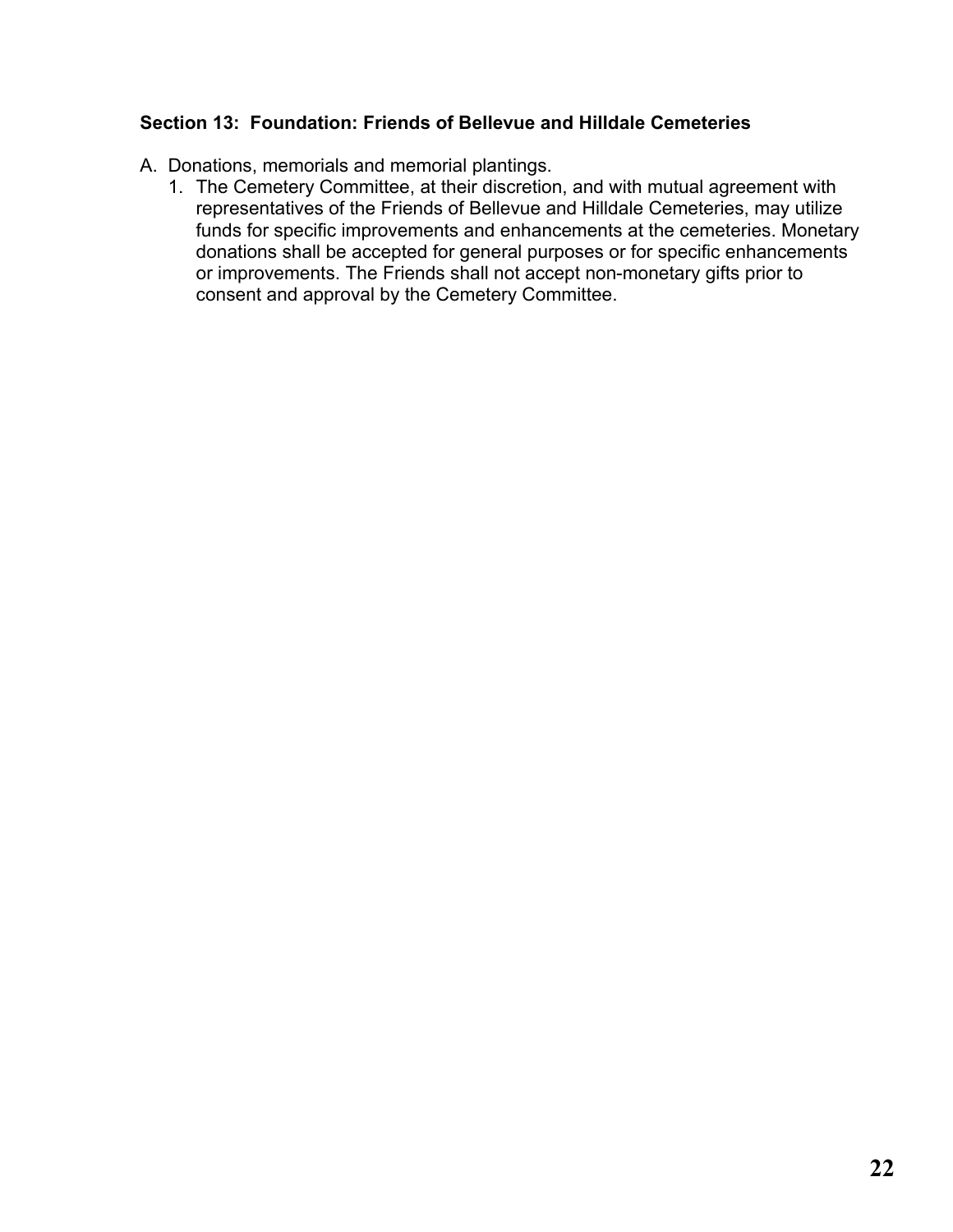#### **Section 14: Operational Procedures for Interments at the Bellevue and Hilldale Cemeteries**

- A. Pre-Death Interment Arrangements
	- 1. Persons interested in the purchase of an Interment Space at either the Bellevue or Hill Dale Cemeteries shall contact the designated City Cemetery Sexton for general information and availability of interment spaces
	- 2. Locations and pricing of interment spaces and fees for burial services provided by the City of Danville will be made available to interested persons. It is recommended that this information, particularly the pricing and fee schedules be provided to interested persons by means other than verbal communications. Rules and regulations shal also be provided as part of an initial information package to interested parties.
	- 3. Should parties be further interested in the purchase of an Interment Space and desire to observe the specific areas at a cemetery, an appointment shall be scheduled with the Cemetery Superintendent.
	- 4. Should a decision be made to purchase an interment space, appropriate contracts and documents shall be completed by the purchaser with the assistance of the Cemetery Sexton and/or Cemetery Superintendent. A minimum of two grave spaces shall be purchased for up to 4 interments.
	- 5. Should the interment space be paid in full at the time of selection, the Cemetery Sexton shall prepare the Deed and shall record at the County Court Clerk's office. Applicable copies of documents shall be provided to the purchaser.
	- 6. Should the interment space be contracted for payment over a maximum 12 month period, the appropriate agreements shall be executed between the City of Danville and the purchaser of the interment space
	- 7. Allocation of the interment space shall be appropriately designated in Cemetery records with an indication of being either reserved via a payment contract or by deed if paid in full at time of interment space selection.
	- 8. The Cemetery Sexton shall change the designation of the interment space allocation from "reserved" to "deeded" upon payment in full of the designated space.
- B. Post Death Interment Arrangements
	- 1. Should an Interment Space not be selected for a deceased person prior to their death, the sequence of purchase in Pre-Death Arrangements shall apply, except that a burial may not be conducted without payment in full for the purchase of the interment space either by relatives of the deceased, the deceased's executor or by the Funeral Director responsible for the burial arrangements. Burial arrangements and scheduling of burial services at the cemetery shall be made by the responsible funeral director through the Cemetery Superintendent.
	- 2. If an interment space for the deceased has been pre-arranged, the responsible funeral home shall schedule the burial service with the